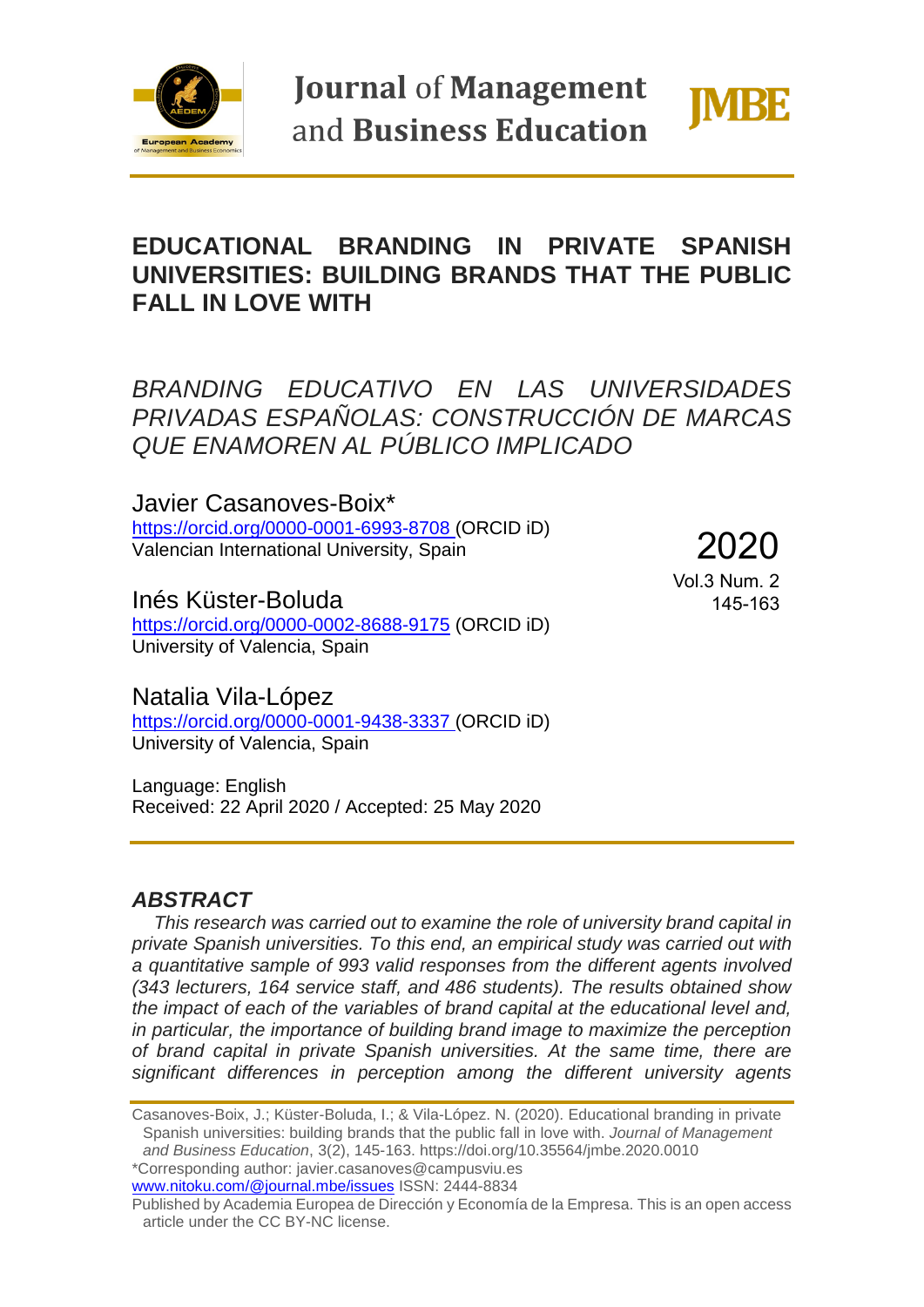*involved, the service staff having the highest average in all the variables: (1) brand awareness, (2) brand image, (3) perceived quality, and (4) brand loyalty.*

### *KEYWORDS*

*Marketing, brand capital, higher education, private universities, Spain.*

### **RESUMEN**

A través de la presente investigación, se pretende analizar el papel del capital de marca universitario en el ámbito privado español. Para ello, se lleva a cabo un estudio empírico contando con una muestra cuantitativa de 993 respuestas válidas procedentes de distintos agentes implicados (343 profesores, 164 empleados de servicios y 486 estudiantes). Los resultados obtenidos muestran la repercusión de cada una de las variables del capital de marca a nivel educativo y, en especial, la importancia de construir imagen de marca para maximizar la percepción de capital de marca en las universidades privadas españolas. A su vez, se observan diferencias significativas de percepción entre los distintos agentes universitarios implicados, siendo los empleados de servicios los que mayor media presenta en todas las variables, tales como: (1) notoriedad de marca, (2) imagen de marca, (3) calidad percibida de marca y (4) lealtad de marca.

### **PALABRAS CLAVE**

Marketing, capital de marca, educación superior, universidades privadas, España.

## **INTRODUCTION**

From the 1990s to the present day, it has been possible to appreciate an important trend towards the diversification of higher education, which has benefited private universities while hindering the development of the public university model (Ortíz and Rúa, 2017). In the Spanish context, according to the results of the report "The socioeconomic contribution of the Spanish University System" by the Valencian Institute of Economic Contributions (2019), the number of private universities has increased considerably from the 90s to the present, from 7 higher education institutions to 34, a fact that represents 14.9% of the undergraduate students in the Spanish University System (SUE) and 36% of master's students. Thus, the contribution of private higher education institutions is vital to satisfy the needs of an increasingly globalized and internationalized society (Johnson, Adams Becker, Estrada & Freeman, 2015). This is in addition to the apogee of research on management and business teaching and learning in the 21st century (Díez, 2018) and, in particular, the need to pay more attention to research on educational management in order to provide relevant value to the business world (Adler and Harzing, 2009).

Given that universities are operating in dynamic and challenging environments, the marketing strategy becomes a priority to ensure strong recruitment and retention of students and lecturers (Asaad, Melewar, Cohen, and Balmer, 2013). There is consensus that understanding the university brand and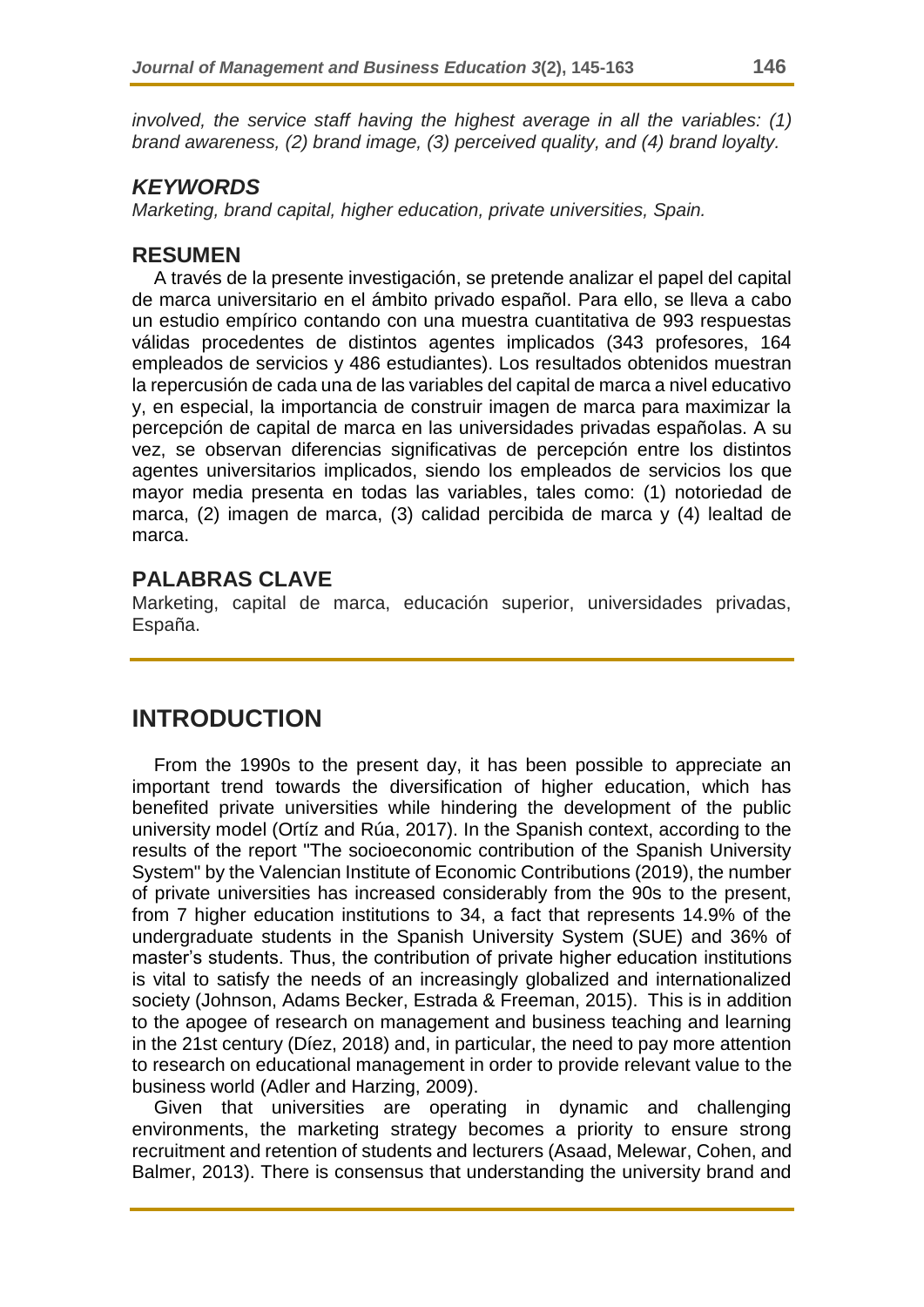its clear development and communication provides great value for universities (Duesterhaus and Duesterhaus, 2014). Therefore, the strategic management of the brand becomes a key piece within the educational sector and, especially, in higher education institutions (Rauschnabel, Krey, Babin and Ivens, 2016).

Following this line, Küster (2012) considers that higher education also provides an interesting and important context for marketing research, since universities around the world are increasingly oriented towards marketing strategy and students are increasingly considered to be potential customers. Thus, results are sought in terms of value, effectiveness, and long-term benefits, which are very important in the business world through the achievement of competitive advantages and the conquest of a wide segment of the international market. In other words, a feeling of love for the brand by consumers and thereby an improvement in sales figures is sought (Esteban, Ballester and Muñoz, 2014).

Mourad, Ennew, and Kortam (2011) consider that the implementation of marketing strategies in the service sector is usually quite complicated, due to the unique characteristics of the service and the mastery of experience, as well as the credibility of the qualities offered. This is entirely related to higher education since its structure is designed to offer teaching services to students. Furthermore, Mourad (2013) argues that the perceived risk is usually higher when making purchasing decisions by consumers, and especially at the educational level since this choice plays an important role in the future student's professional career.

In addition, Yamada, Castro, Bacigalupo, and Velarde (2013) consider that private educational institutions require more research regarding their brand capital, mainly due to the excessive importance that has been given to the maximization of monetary income from clients and the low weight of quality in the services provided. Thus, the brand constitutes a key strategy to achieve the purchase preference of potential customers, although it is true that its management is difficult (García and Bergantiños, 2001). Thus, according to Retamosa (2018), the need to build an educational brand to be differentiated from the aggressive competition and to cover more student market share and talent attraction is revealed. Therefore, any brand that has a significant capital value can considerably lengthen the life of an organization and transform, in the eyes of consumers, the products/services offered into pure gold (Casanoves, 2017). Together with this, university agents become a cornerstone, because any organization that offers a service must take into account the work of its employees and customers to build a powerful brand (Clotfelter, 2014).

In the described scenario, the realization of the present investigation supposes a scientific advance in the marketing discipline since, to date, and although specific investigations of the brand capital and the variables that compose it have been carried out (Faircloth, Capella, and Alford, 2001; Yoo and Donthu, 2001; Delgado and Munuera, 2002; Buil, Martínez and De Chernatony, 2010), it is considered that there are no investigations that analyze the perception of brand capital through the joint opinions of the main agents involved in private higher education institutions in Spain (Casanoves, Küster and Vila, 2019).

It can also help university managers since they can decipher the keys in terms of opinions about the educational brand capital of employees and customers and thus generate adequate strategies to maintain or improve it. Therefore, the objectives of this article focus on (1) analyzing empirically which variables of brand capital are most determining in the private Spanish university environment, (2) deciphering which are the most notable variables by the university agents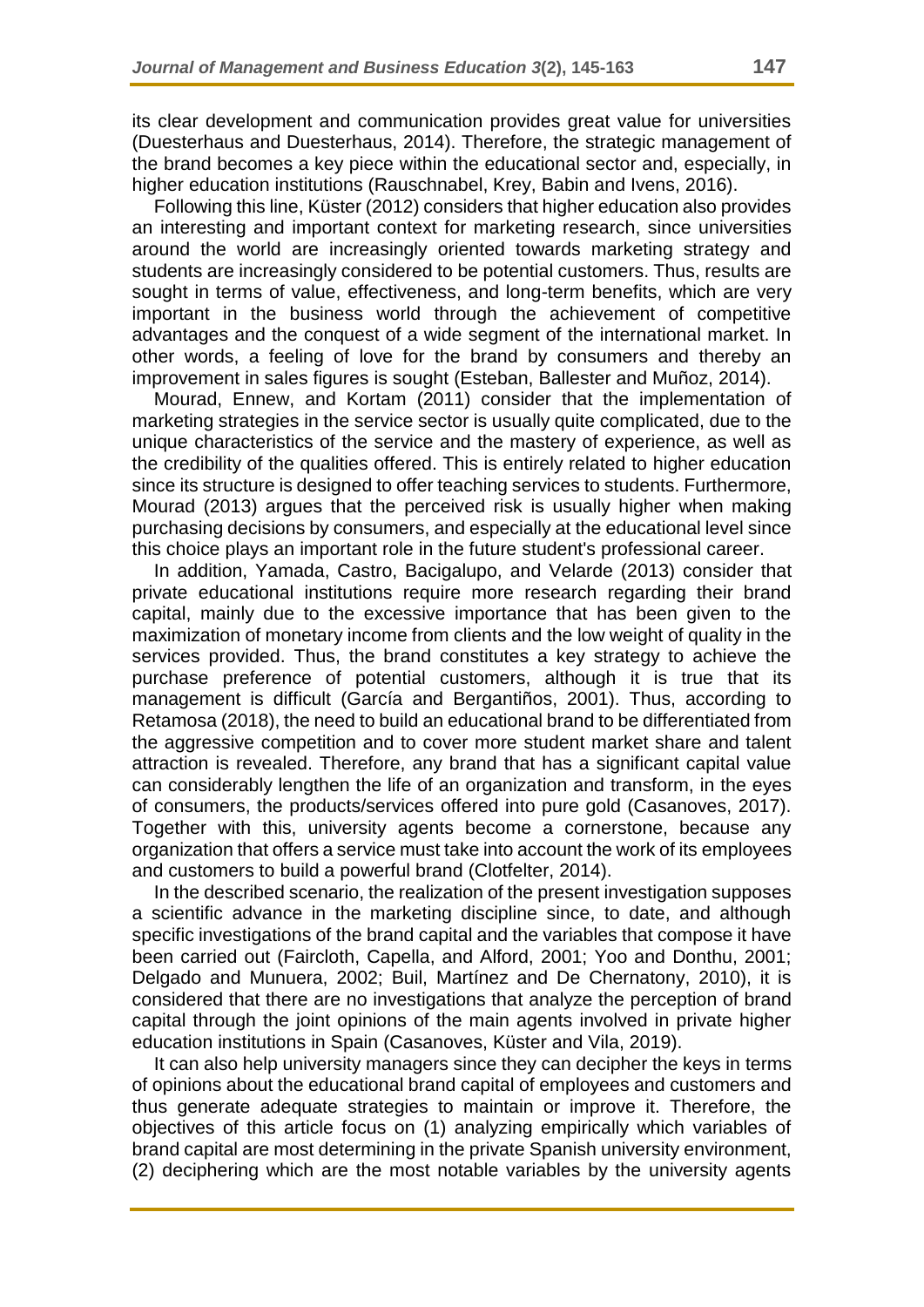involved (lecturers, service staff and students) and (3) check if there are significant differences in perception between them.

## **LITERATURE REVIEW**

#### **Brand capital and private Spanish universities**

Regarding the definition of brand capital in higher education, Berry (2000) argues that, although the product is considered the main brand in terms of packaged products, the same does not occur with service companies. In this case, the company is the main brand, with the service itself being the cornerstone of marketing today and tomorrow; and this contribution, applied to the provision of educational services, includes generating brand capital based on the brand strength transmitted by the higher educational institution itself (Mourad, 2013).

Thus, and after reviewing the seven proposals considered most relevant in the matter (Farquhar, 1989; Aaker, 1992; Keller, 1993; Faircloth, Capella, and Alford, 2001; Yoo and Donthu, 2001; Delgado and Munuera, 2002; Buil, Martínez and De Chernatony, 2010) four elements were considered that are shared by the authors. These are: (1) brand awareness, (2) brand image, (3) perceived quality, and (4) brand loyalty. Following this line, it is considered of vital importance to try to decipher the perceptions of the agents involved in educational brand capital at the private level that we present in this research. The hypotheses designed in our theoretical model proposal are detailed below.

#### *Brand awareness*

In the specific field of education, various authors (Toma, Dubrow and Hartley, 2005; Brunzel, 2007; Brewer and Zhao, 2010; Mourad, Ennew and Kortam, 2011; Furey, Springer and Parsons, 2014; Pinar et al., 2014) found in their studies that brand awareness in higher education is a very important variable for private universities since it helps to generate greater consumer preference in the educational services offered and, with it, increased sales. In other words, greater brand awareness will mean greater brand capital.

For example, Brunzel (2007) argues that the new university trend involves designing marketing and branding programs based on generating positive influence in university rankings and, with it, improving brand awareness and its corresponding capital value. For their part, Brewer and Zhao (2010) detail that the brand awareness of several Sydney universities improved when there was greater brand awareness, reputation, favorable opinions towards it, and quality of teaching. Pinar, Furey, Springer, and Parsons (2014) explain that the brand awareness of UK universities is maximized when the educational brand offers a clear positioning, experience, study aspiration and collaboration with the environment; and this improves the capital value of the university brand.

In view of the above, it is possible to pose the first research hypothesis: *H1*. The perception of brand awareness has a positive influence on the perception of brand capital in private Spanish universities.

### *Brand image*

In the field of education, various authors (Bosch et al., 2006; Hamann, Williams and Omar, 2007; Sung and Yang, 2008; Brown and Mazzarol, 2009; Gómez and Medina, 2010; Mourad, Ennew and Kortam, 2011; Cervera et al., 2012; Williams, Williams, and Omar, 2013; Denegri et al., 2014; Alwi and Kitchen, 2014; Pinar et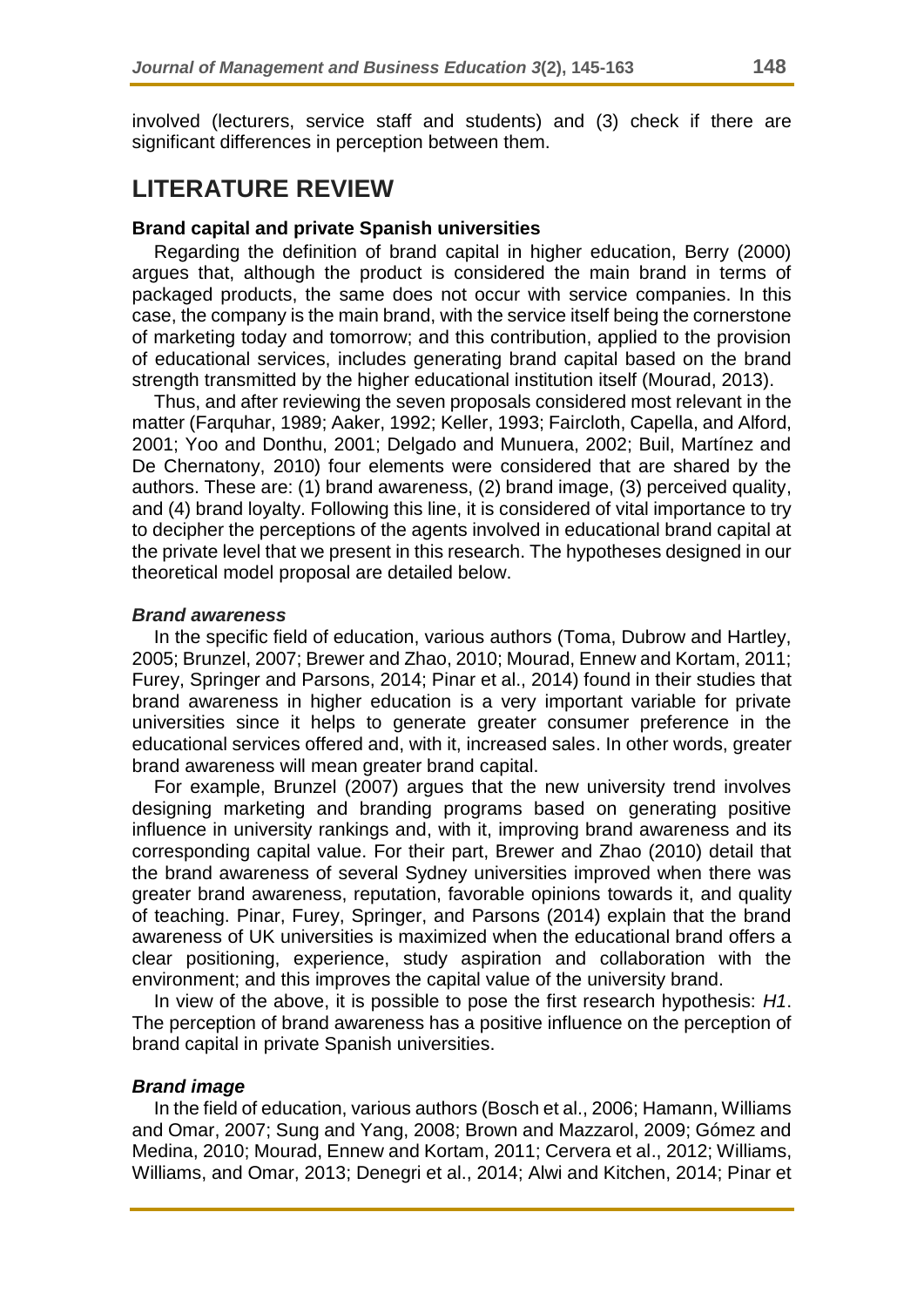al., 2014; Hemsley et al., 2016) find that the image of branding in universities is a very valuable attraction, and effective measurements of the image transmitted to the target audiences must be carried out since this perception may be different in both areas (public and private). This image, to the extent that it is favored, will entail maximizing the brand capital of the university itself.

For example, Hamann, Williams, and Omar (2007) detail in their study that the prestige of the educational institution is above the needs that it can satisfy when maximizing the image of the educational brand. For their part, Gómez and Medina (2010) explain that Spanish universities must generate effective marketing policies and communication strategies to improve the institution's brand image. Cervera et al., (2012) explain that the brand image of several universities in Spain is maximized when adequate orientation and training for the student is generated, in addition to improving reputation, innovation, accessibility, and the aestheticaffective dimension. Thus, improving the capital value that the university brand has in the mind of the consumer.

Consequently, it is possible to pose the second research hypothesis: *H2*. The perception of brand image positively influences the perception of brand capital in Spanish private universities.

#### *Perceived quality*

In the field of education, various investigations (Díaz, Alonso and Mas, 2002; Abdullah, 2006; Peltier, Schibrowsky and Drago, 2007; Voss, Gruber and Szmigin, 2007; Chen, 2008; Hasan et al., 2009; Calvo, Levy and Novo, 2013; Sultan and Yin Wong, 2013; Pinar et al., 2014) confirm that the quality perceived in higher education is a variable to be taken into account since it depends on the universities obtaining greater satisfaction from its users. Quality, therefore, is another key source in shaping the brand capital of the university institution, insofar as higher perceived quality will translate into greater brand capital.

For example, Chen (2008) argues that the perceived quality towards Canadian universities generates positive perceptions at an international level and, with it, a desire to acquire an educational service. Furthermore, Calvo, Levy, and Novo (2013) highlight that tangibility and empathy are the most important determinants of perceived quality in higher education. Pinar et al. (2014) demonstrate that perceived quality is the most important variable to consider in building powerful brand capital, followed by brand reputation and emotional environment. They highlight that the library is the most determining service, followed by the students' residence, professional development, and facilities.

Thus, it is possible to pose the third research hypothesis: *H3*. The perception of perceived quality positively influences the perception of brand capital in Spanish private universities.

### *Brand loyalty*

In the specific field of education, various works (Hennig, Langer and Hansen, 2001; Bok, 2003; Brown and Mazzarol, 2009; Paswan and Ganesh, 2009; Rojas et al., 2009; Conejeros et al., 2010; Pinar et al., 2014; Schlesinger, Cervera and Calderón, 2014; Montoya, Torres, Berrio and Montoya, 2020) confirm the special relevance of brand loyalty in the private higher education sector, which corroborates the importance of this variable when generating educational brand capital. More loyal audiences contribute to increasing brand capital.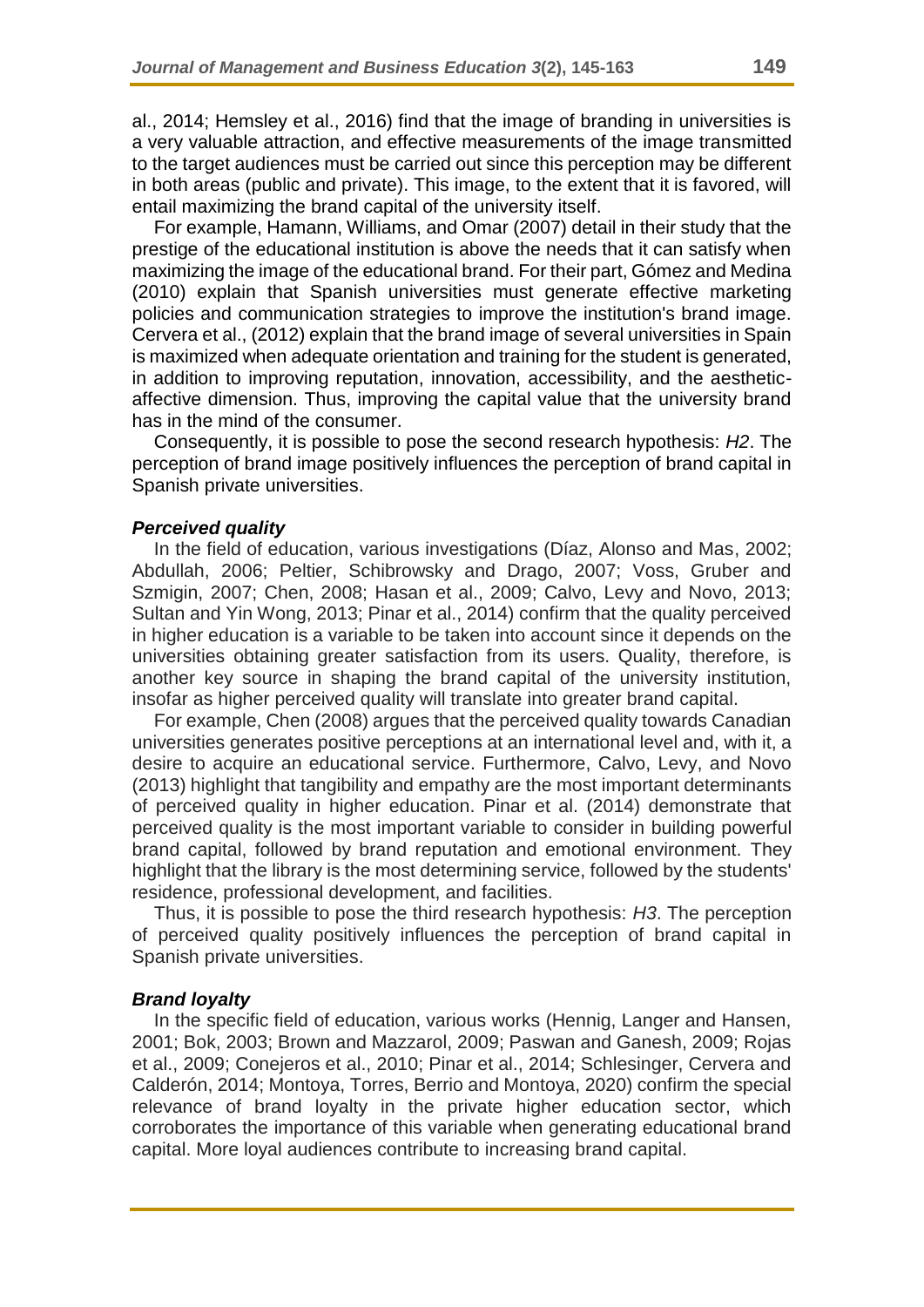For example, Brown and Mazzarol (2009) explain that Australian students have greater loyalty to their university as their needs are met. Thus, it becomes a variable to be taken into account to build strong brands, especially by less prestigious universities that seek to compete in an increasingly deregulated market based on a business market environment. For their part, Schlesinger, Cervera, and Calderón (2014) argue that trust affects the perceived value and levels of student loyalty, and this, in turn, improves the capital value of a university. Montoya, Torres, Berrio, and Montoya (2020) state that brand loyalty is the determining factor to generate a university love mark, validating the positive effects of love, experience, and participation with the brand by students and graduates.

Taking into account what has been said, it is possible to pose the fourth research hypothesis: *H4*. The perception of brand loyalty positively influences the perception of brand capital in Spanish private universities

#### **Differences in perception between agents involved in private Spanish universities**

Along with everything stated above, various researchers conceive that the perceptions among the different agents involved (in this case, teachers, service employees, and students) may be different since they consider that each of them can give different importance to the university where they work or study. And these differences can be extrapolated to the elements of brand capital that make up the basis of the proposed causal model.

For example, regarding brand awareness, Mourad, Ennew, and Kortam (2011) propose different levels of awareness between the internal client (teachers and service employees) and the external client (students). Thus, workers perceive greater renown as the institution achieves more brand recognition from society. For this reason, they consider that the resources of the institution must be exploited to the maximum and thus generate high brand awareness. On the other hand, students perceive greater renown as the educational mark comes to mind, either by spontaneous memory (e.g. talking about a specific university degree) or induced (e.g. an advertisement).

Regarding brand image, McAlexander, Koenig, and Schouten (2006) consider that the teaching staff believes that the brand image of a university is maximized through the construction of sustainable relationships over time between the university's workers the and the student community. Brown and Mazzarol (2009) understand that students have a better image of their university as they perceive higher quality in the service received, although they affirm that the institutional image is a more complex element than just taking into account the prestige of the brand. Martínez, Blanco, and Del Castillo (2019) demonstrate that there are differences between the different types of stakeholders that a university has (and more specifically between lecturers and students), thus highlighting the correlation that exists between their satisfaction and the reputation and image of a university.

Regarding perceived quality, Díaz, Alonso, and Mas (2002) argue that teachers consider that in order to improve, they should be provided with continuous training courses on new educational trends, with the aim of being able to incorporate them into their classes. Meanwhile, students believe that quality depends, among other factors, on having more opportunities to access the world of work, an important requirement also being the fact that the educational service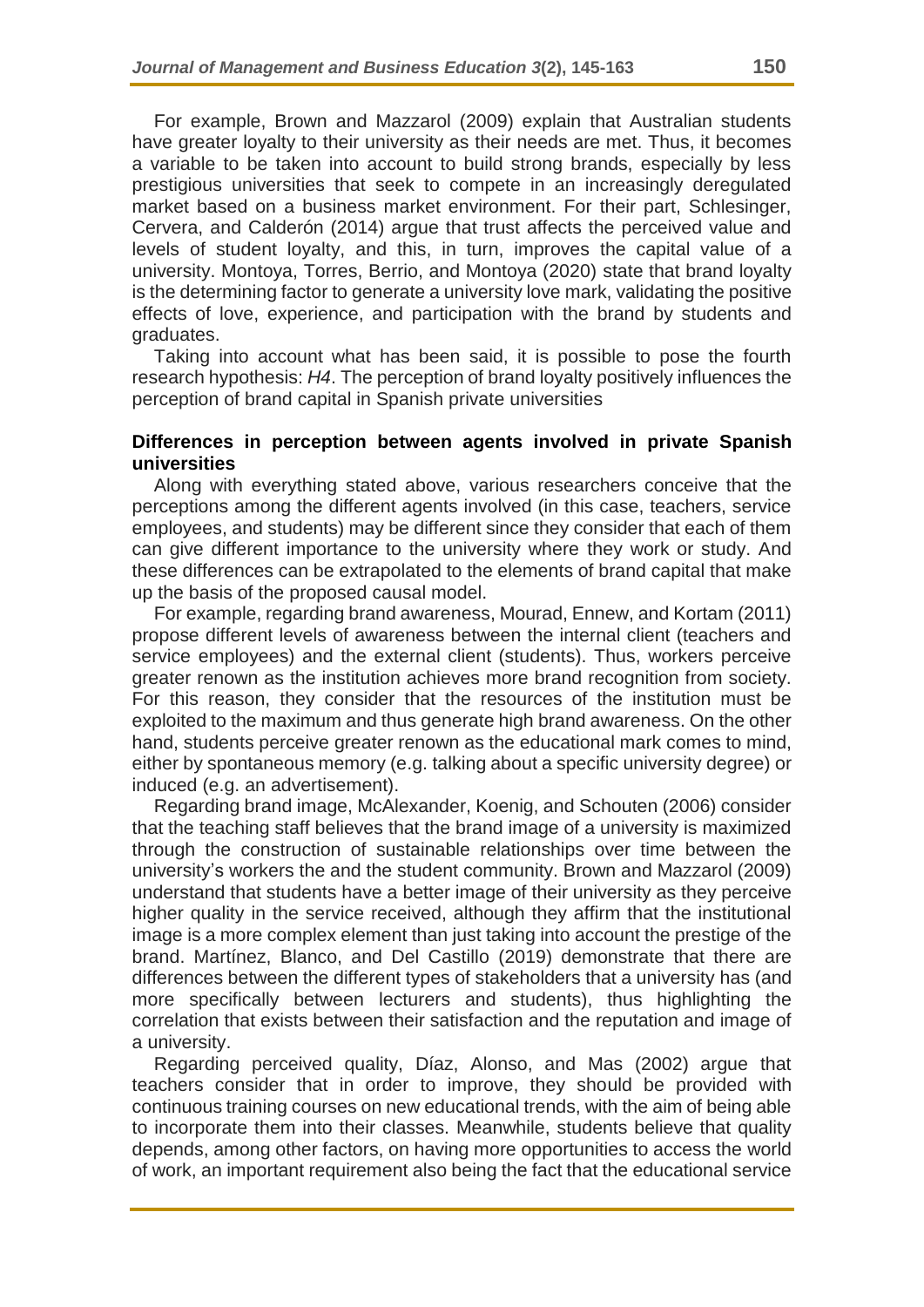personnel carry out their work well and are innovative. Voss, Gruber, and Szmigin (2007) add that students base their particular sense of perceived quality based on the degree of enthusiasm, accessibility, friendliness and knowledge of the subject that teachers have. This is basically because they consider themselves users who contribute economic capital to their educational institution. On the contrary, lecturers perceive superior quality depending on the global service offered to them, including the work of the rest of the university's human capital.

Finally, and regarding brand loyalty, Paswan and Ganesh (2009) found that students from other countries feel more loyalty, since they consider that the chosen university is always a good choice. Hennig, Langer, and Hansen (2001) add that tuition fees, organizational flexibility, and internal staff commitment to their own institution make their students feel more loyal to their university compared to their own employees, as, generally, they need other types of incentives (economic and social) to increase their loyalty to the educational brand.

As a result of what was argued above, it is possible to pose the fifth and last research hypothesis: *H5*. The perception of brand capital differs significantly between the different agents involved in Spanish private universities.

In view of the above, Figure 1 shows our proposal for a theoretical model designed to defend the present investigation.



**Figure 1.** Theoretical model proposed for the present research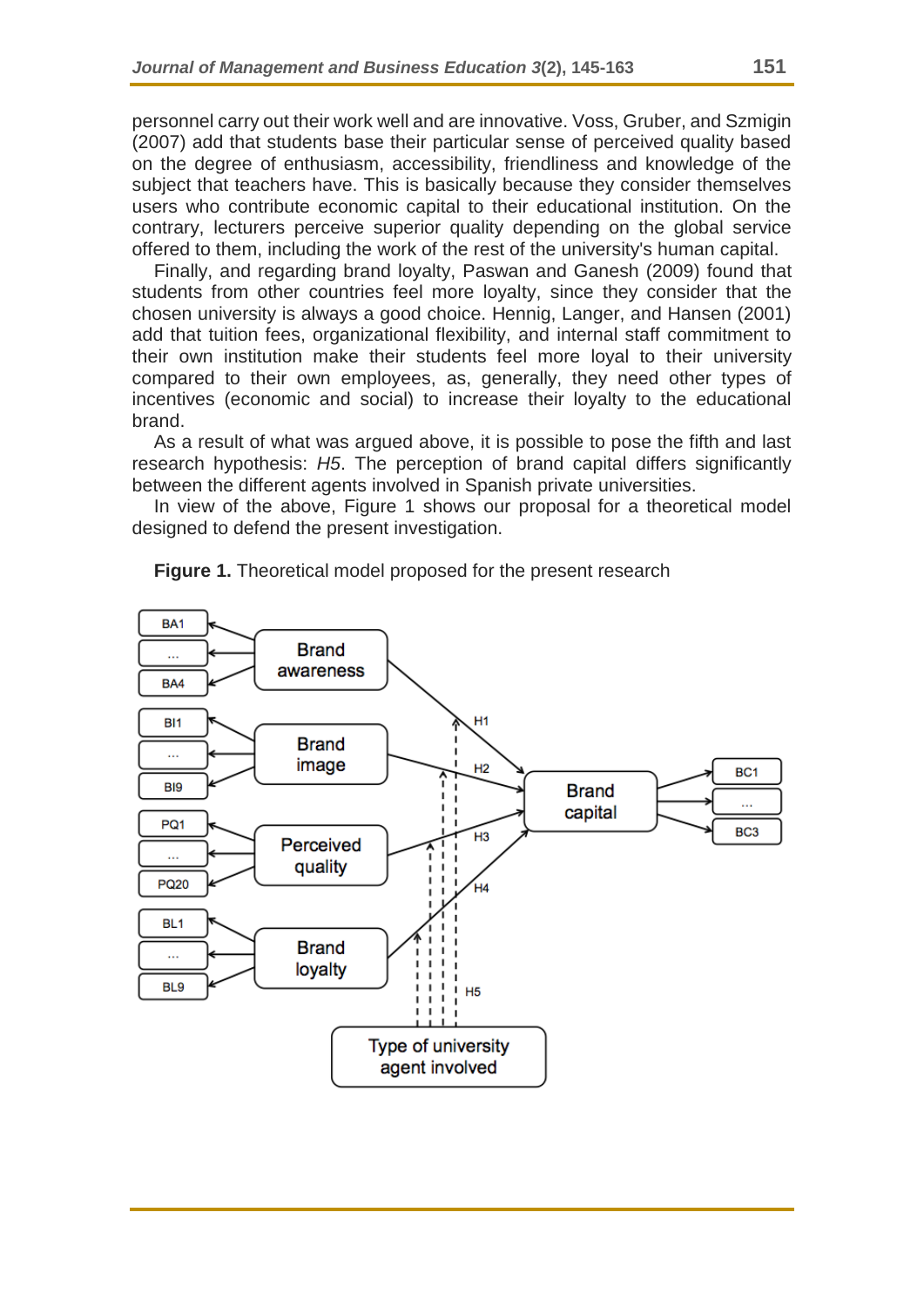## **METHODOLOGY**

In order to test the hypotheses and meet the proposed objectives, a quantitative study was carried out in Valencia (Spain). This city was chosen because it is considered by the student market to be a great educational center, thanks to the establishment of six private higher educational institutions (both university and affiliated centers) in recent years, which have projected the image and renown of the city nationally and internationally.

To quantify the target population, a non-probability sampling for convenience was used, using official data from said six private higher educational institutions (Universidad Católica de Valencia, Universidad CEU Cardenal Herrera, Universidad Europea de Valencia, ESIC Business & Marketing School, EDEM Business School, and Florida University). It was found that there was a total of 32,233 university agents involved, of which 27,988 were students (46.40% at the Catholic University of Valencia, 30.89% at the CEU Cardenal Herrera University, 5.78% at the European University of Valencia, 1.93% from ESIC Business & Marketing School, 1.79% from EDEM Business School and 13.22% from Florida University), 3,660 were lecturers (63.14% from the Catholic University of Valencia, 23, 09% from the CEU Cardenal Herrera University, 5.82% at the European University of Valencia, 2.27% at ESIC Business & Marketing School, 1.89% from EDEM Business School and 3.80% at Florida University) and 585 administration and service staff (54.19% from the Catholic University of Valencia, 21.37% from the CEU Cardenal Herrera University, 7.18% from the European University of Valencia, 4.27% from ESIC Business & Marketing School, 3.25 % at EDEM Business School and 9.74% at Florida University), all of them workers or students at the university entities studied at the time of conducting the research.

The information was collected through a questionnaire in digital and paper format distributed to a total of 1,163 agents involved (345 lecturers, 169 service staff, and 649 students). After collecting and filtering the information, a total of 993 valid surveys were obtained (343 lecturers, 164 service staff, and 486 students).

The sample is a mixed group of men and women (heterogeneous sample) with an average age of 43 corresponding to the group of university employees (lecturers and service staff) and an average of 22 with respect to the students. In addition, responses were obtained from 21 different nationalities (Spain being the country representing the largest number, followed by France, Morocco, Germany, and Ireland) and in which 41 different university degrees are represented (between degree, postgraduate, and doctorate). With this, about 49% of the sample is university students, 35% lecturers, and 16% service staff. In addition, and with regard to the seniority of the position held, about 58% of lecturers and 54% of service staff who responsed had a full-time employment contract of 10 years or more. Thus, it is considered that the responses received by the majority of respondents are of high quality since they come from university agents with good knowledge of the operation and know-how of their university. Together with this, it is worth highlighting the great participation obtained and the low percentage of respondents who omitted to answer any of the classification questions (7.55%).

Grade 5 Likert scales (1 = Strongly disagree and  $5$  = Strongly agree) were used to measure the concepts of (1) brand awareness, (2) brand image, (3)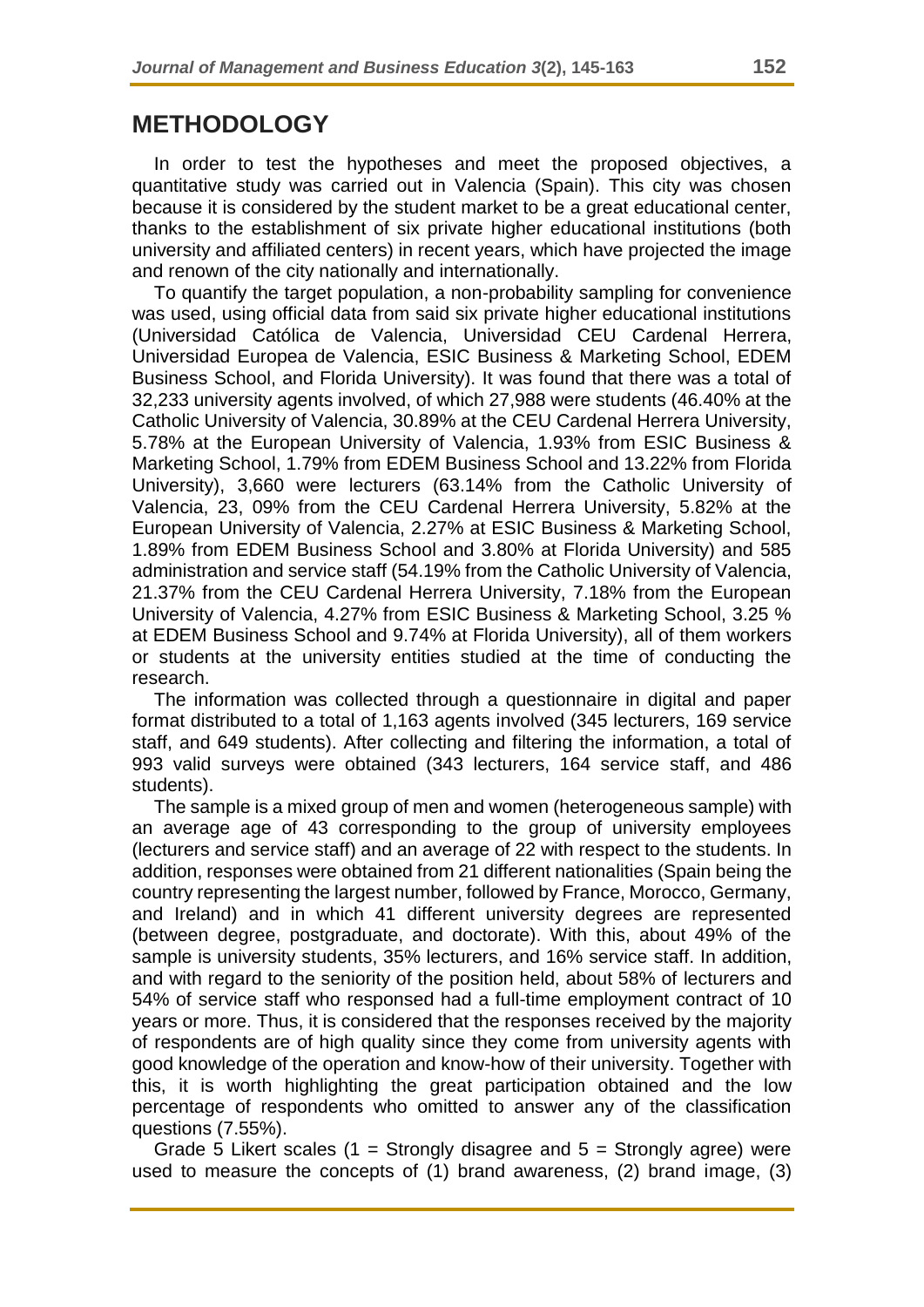perceived quality, and (4) brand loyalty. All of them based on the measurement scales proposed by Aaker (1992) and Keller (1993) and selected for having an attitudinal approach similar to that of this work, as well as for having been validated and used in multiple investigations throughout the literature. Following this line, the corresponding items were adapted to our field of study, higher education.

Finally, the techniques for data analysis were based on descriptive statistics and multivariate analysis, using SPSS v.19 for Windows for descriptive techniques and EQS 6.2 to execute multivariate techniques as a working tool. The statistical processing of the data followed in this study involved the application of different analysis methods, distinguishing between (1) description and classification of the data, (2) hypothesis testing, and (3) analysis of variance.

## **RESULTS**

First, the psychometric characteristics of the measuring instrument were analyzed. For this purpose, the information was divided into (1) the analysis of the quality of the items and (2) the validation of the scales, which is shown in Table 1.

Prior to this, it should be noted that the sampling error was calculated for a total of 32,233 university agents (3,635 lecturers, 610 service employees, and 27,988 students), all of them involved in one of the six universities studied in Valencia (Spain) at the time of conducting the survey, obtaining an error of 1% for a confidence level of 99% (estimating the maximum error made in estimating the proportions  $p = q = 50\%$ ).

| Factor                    | Indicator       | Load      | t Robust | CA           | <b>CR</b> | AVE  |
|---------------------------|-----------------|-----------|----------|--------------|-----------|------|
| <b>Brand</b><br>awareness | BA1             | $0.83***$ | 23,628   |              |           | 0.62 |
|                           | BA <sub>2</sub> | $0.88***$ | 28,284   | 0.87         | 0.87      |      |
|                           | BA3             | $0.81***$ | 26,809   |              |           |      |
|                           | BA4             | $0.61***$ | 15,897   |              |           |      |
|                           | B <sub>1</sub>  | $0.73***$ | 20,397   |              |           | 0.55 |
|                           | B <sub>12</sub> | $0.77***$ | 25,564   |              |           |      |
|                           | BI <sub>3</sub> | $0.85***$ | 27077    |              |           |      |
|                           | BI4             | $0.72***$ | 21,706   | 0.92         |           |      |
| <b>Brand</b><br>image     | BI <sub>5</sub> | $0.76***$ | 23,092   |              | 0.92      |      |
|                           | BI <sub>6</sub> | $0.69***$ | 20,833   |              |           |      |
|                           | BI7             | $0.69***$ | 19,129   |              |           |      |
|                           | BI <sub>8</sub> | $0.70***$ | 20,939   |              |           |      |
|                           | BI9             | $0.72***$ | 21,158   |              |           |      |
|                           | PQ1             | $0.81***$ | 26,835   |              |           |      |
| Perceived<br>quality      | PQ <sub>2</sub> | $0.60***$ | 16,846   |              |           | 0.51 |
|                           | PQ3             | $0.79***$ | 25,857   | 0.95<br>0.95 |           |      |
|                           | PQ4             | $0.80***$ | 25,130   |              |           |      |
|                           | PQ <sub>5</sub> | $0.68***$ | 18,584   |              |           |      |
|                           | PQ6             | $0.64***$ | 16,790   |              |           |      |
|                           |                 |           |          |              |           |      |
|                           |                 |           |          |              |           |      |

#### **Table 2.** Reliability and convergent validity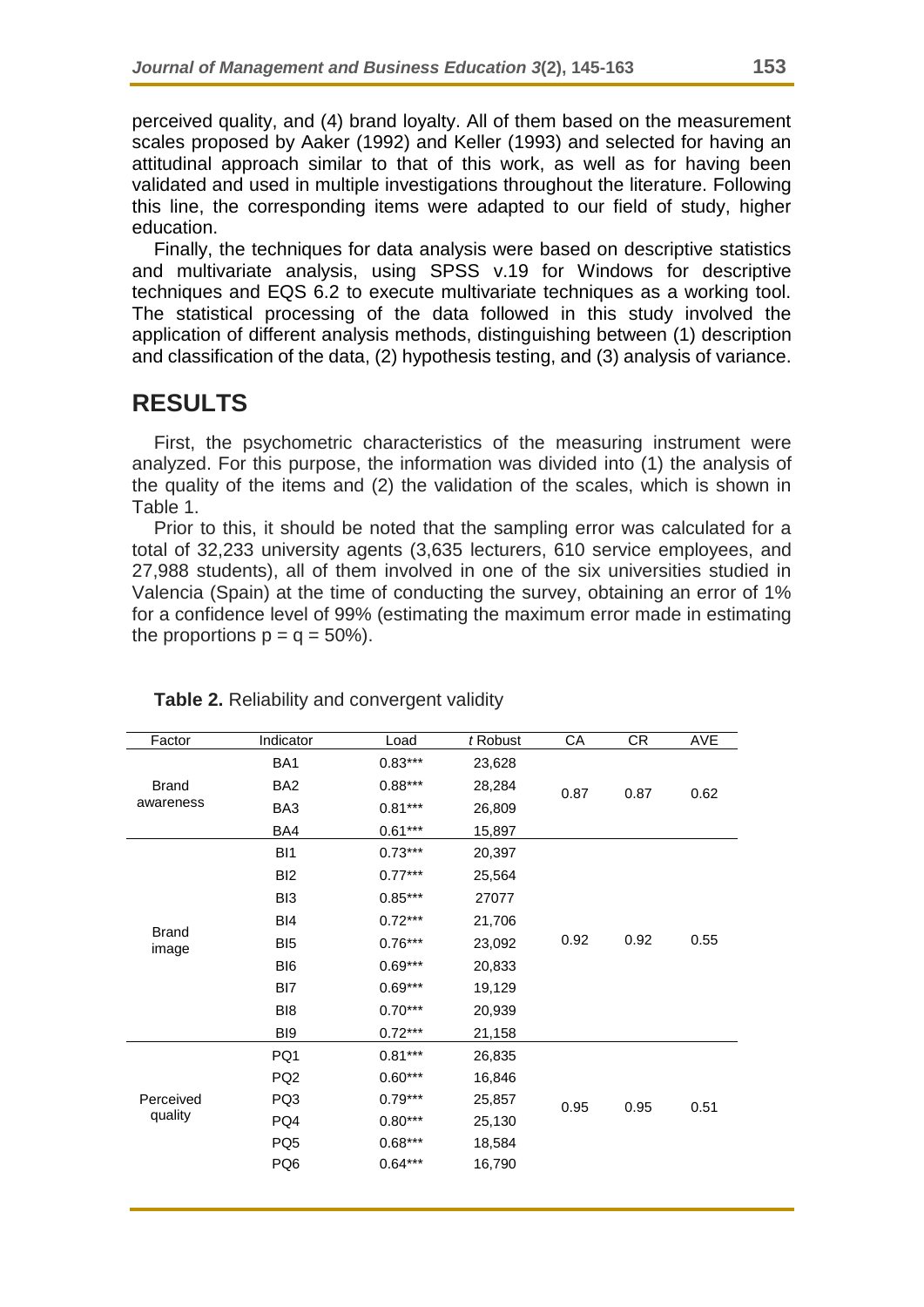|                         | PQ7             | $0.64***$ | 16,570 |      |      |      |
|-------------------------|-----------------|-----------|--------|------|------|------|
|                         | PQ8             | $0.66***$ | 18,993 |      |      |      |
|                         | PQ <sub>9</sub> | $0.63***$ | 18,068 |      |      |      |
|                         | PQ10            | $0.63***$ | 17,202 |      |      |      |
|                         | PQ11            | $0.63***$ | 16,222 |      |      |      |
|                         | <b>PQ12</b>     | $0.84***$ | 29,912 |      |      |      |
|                         | PQ13            | $0.72***$ | 21,009 |      |      |      |
|                         | <b>PQ14</b>     | $0.72***$ | 19,944 |      |      |      |
|                         | <b>PQ15</b>     | $0.62***$ | 16,097 |      |      |      |
|                         | PQ16            | $0.73***$ | 19,573 |      |      |      |
|                         | <b>PQ17</b>     | $0.78***$ | 23,809 |      |      |      |
|                         | <b>PQ18</b>     | $0.74***$ | 22,344 |      |      |      |
|                         | PQ19            | $0.78***$ | 22,863 |      |      |      |
|                         | PQ20            | $0.73***$ | 21,141 |      |      |      |
|                         | BL <sub>1</sub> | $0.85***$ | 31,103 |      |      |      |
|                         | BL <sub>2</sub> | $0.86***$ | 30,625 |      |      |      |
|                         | BL <sub>3</sub> | $0.82***$ | 27,460 |      |      |      |
|                         | BL <sub>4</sub> | $0.84***$ | 27,474 |      |      |      |
| <b>Brand</b><br>loyalty | BL <sub>5</sub> | $0.82***$ | 30,331 | 0.95 | 0.94 | 0.65 |
|                         | BL <sub>6</sub> | $0.82***$ | 25,584 |      |      |      |
|                         | BL7             | $0.81***$ | 23,444 |      |      |      |
|                         | BL <sub>8</sub> | $0.76***$ | 24,413 |      |      |      |
|                         | BL <sub>9</sub> | $0.69***$ | 22,574 |      |      |      |
|                         | BC <sub>1</sub> | $0.79***$ | 26,185 |      |      |      |
| <b>Brand</b><br>capital | BC <sub>2</sub> | $0.87***$ | 28,969 | 0.83 | 0.84 | 0.64 |
|                         | BC <sub>3</sub> | $0.73***$ | 20,120 |      |      |      |

N = 993; \*\*\*p<0.01; \*\*p<0.05; \*p<0.1; Satorra-Bentler (p) = 3,608.61 (0.0000), df= 935 CFI = 0.9; NFI = 0.8; NNFI = 0.9; IFI = 0.9; RMSEA = 0.07

Reliability was verified using three analysis methods: (1) Cronbach's α (CA) obtaining, in all cases, values greater than 0.7 (Cronbach, 1951); (2) composite reliability analysis (CR) also obtaining values higher than 0.7 (Carmines and Zeller, 1979); and (3) analysis of the average extracted variance (AVE), where all the results were greater than 0.5 (Fornell and Larcker, 1981).

Parallel to this, it should be noted that the elimination of 7 items of the initial 52 was carried out (one belonging to brand awareness, two to brand image, one to perceived quality, two to brand image and one brand capital) mainly due to their low factor load (Bagozzi and Yi, 1988). Despite this, it should be emphasized that no factor had to be eliminated, maintaining the initial structure of the proposed construct. Furthermore, all the values of the rest of the factor loads were greater than 0.6 (Bagozzi and Yi, 1988).

Furthermore, the goodness-of-fit indexes of the model present acceptable values (NFI =  $0.8$ ; NNFI =  $0.9$ ; CFI =  $0.9$ ; IFI =  $0.9$ ) since practically all are equal to 0.9 (Hair et al., 2005) and the indicator RMSEA =  $0.07$  also presented an acceptable fit, its value being between 0.05 and 0.08 (Browne and Cudeck, 1993) suggesting that the structural model fits well with the data structure.

Second, using a structural equation model based on the robust maximum likelihood method, the hypothesis test was carried out, as shown in Table 2.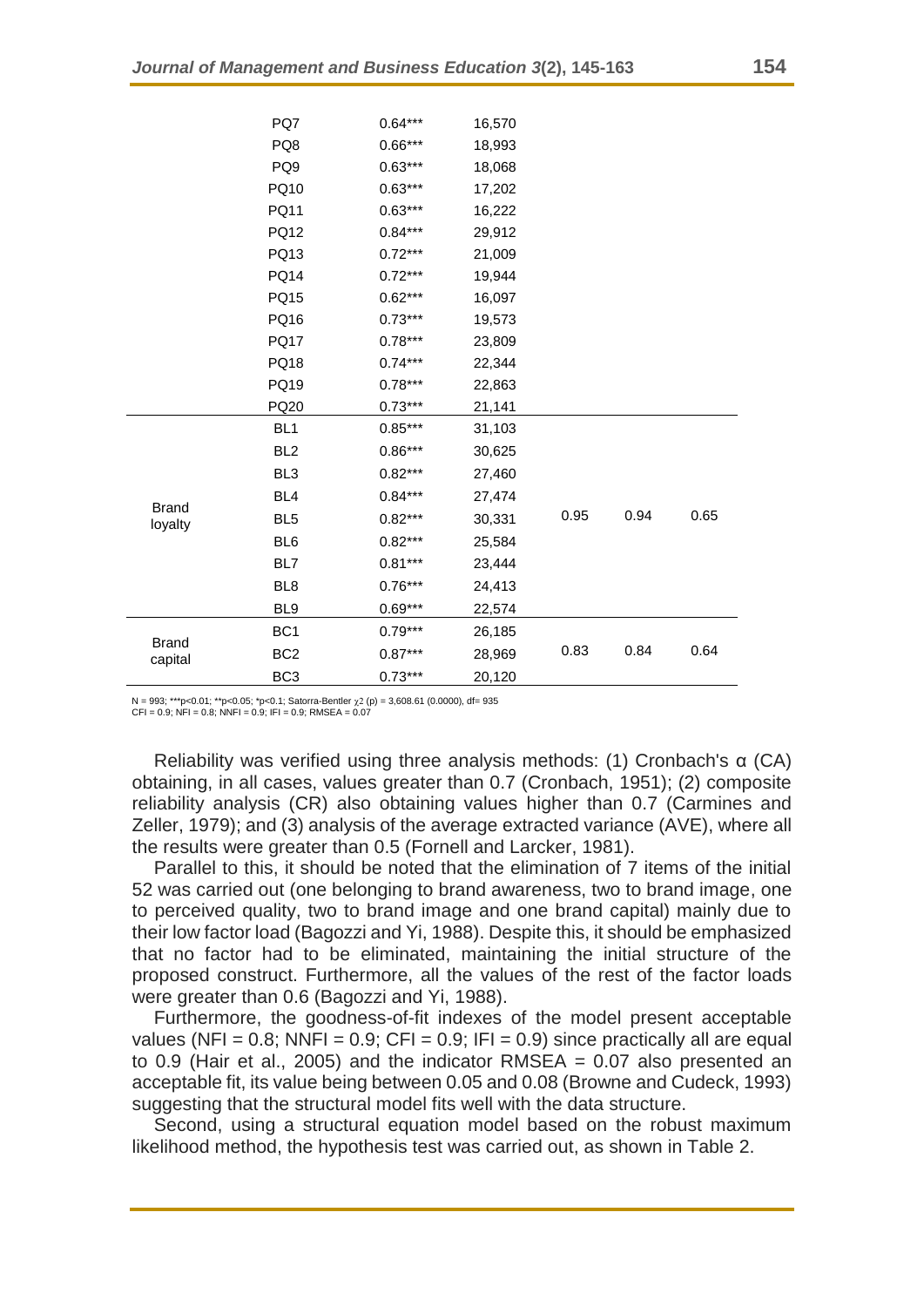| <b>Hypothesis</b> | <b>Structural Relationship</b>                               | $\beta$ Stand. | t Robust | Criterion |
|-------------------|--------------------------------------------------------------|----------------|----------|-----------|
| H1                | Brand awareness perception --><br>Brand capital perception   | $0.20***$      | 9.58     | Accepted  |
| H <sub>2</sub>    | Brand image perception --><br>Brand capital perception       | $0.58**$       | 2.36     | Accepted  |
| H <sub>3</sub>    | Perceived quality perception --><br>Brand capital perception | 0.04           | 0.33     | Rejected  |
| H4                | Brand loyalty perception --><br>Brand capital perception     | $0.22**$       | 2.51     | Accepted  |

#### **Table 2.** Hypothesis testing

N = 993; \*\*\*p<0.01; \*\*p<0.05; \*p<0.1; Satorra-Bentler (p) = 3,608.61 (0.0000), df= 935 CFI = 0.9; NFI = 0.8; NNFI = 0.9; IFI = 0.9; RMSEA = 0.07

As can be seen, the results suggest that the model designed in this investigation applied to the set of agents involved is satisfactory to explain 3 of the 4 hypotheses raised. Thus, a positive relationship between the perceptions of brand awareness, brand image and brand loyalty with respect to brand capital was demonstrated, accepting the first hypotheses (H1: β: 0.20; t = 9.58; p < 0.1), second (H2:  $\beta$ : 0.58; t = 2.36; p < 0.1) and fourth (H4:  $\beta$ : 0.22; t = 2.51; p < 0.1). Specifically, it can be noted that the most significant variable in the construction of private educational brand capital is brand image. With this, the contributions generated by various authors of the literature are supported (Bosch et al., 2006; Hamann, Williams and Omar, 2007; Sung and Yang, 2008; Brown and Mazzarol, 2009; Gómez and Medina, 2010; Mourad, Ennew and Kortam, 2011; Cervera et al., 2012; Williams, Williams, and Omar, 2013; Denegri et al., 2014; Alwi and Kitchen, 2014; Pinar et al., 2014; Hemsley et al., 2016), which state that said variable is key to maximizing the educational brand and marketing actions must be generated to help maintain or improve it. Thus, a favorable perception towards brand capital will be consolidated as positive perceptions are built towards each of the three variables of the educational brand and, especially, towards the brand image by the 993 university agents surveyed.

However, and regarding the third hypothesis (H3), it should be noted that a completely positive relationship between perceived quality and brand capital was not demonstrated. That is, of the 993 private university agents surveyed, service employees and students do not conceive this variable as influential. Thus, the hypothesis must be rejected.

Third and lastly, a multisample analysis was performed for each of the significant variables of the proposed model, in order to compare perceptions about the brand capital and type of university agent involved, as shown in Table 3.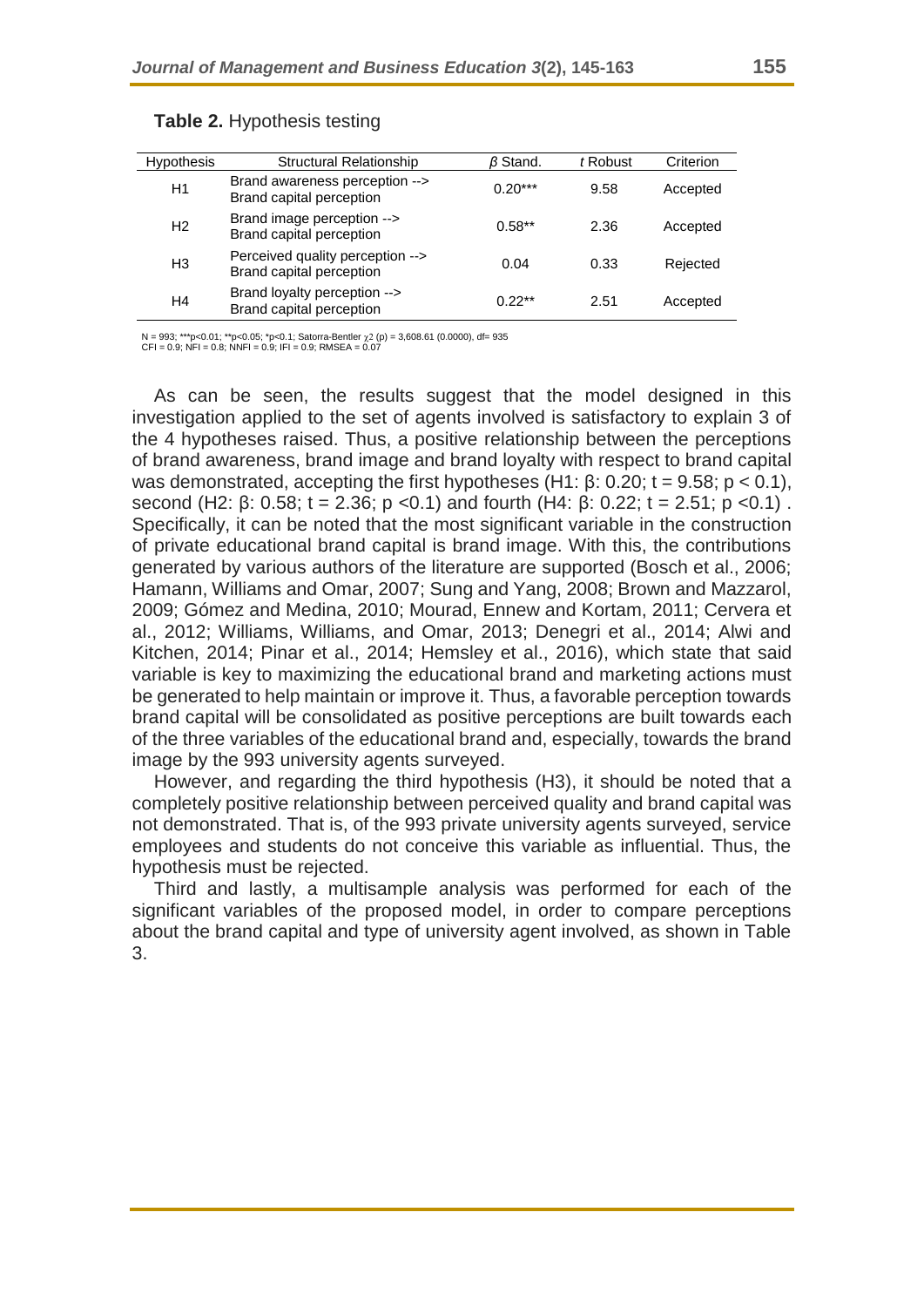|                           |                 | <b>DESCRIPTIVES</b> |      | <b>ANOVA</b> |             | <b>PH BONF</b> |      |
|---------------------------|-----------------|---------------------|------|--------------|-------------|----------------|------|
|                           |                 | M                   | DT   | F            | <b>SIGN</b> | COMP           | P    |
| <b>Brand</b><br>awareness | 1 Students      | 3.37                | 0.82 |              |             | $1 \neq 3$     | .000 |
|                           | 2 Lecturers     | 3.54                | 0.86 | 35.64        | .000        | $2 \neq 3$     | .000 |
|                           | 3 Service Staff | 4.04                | 0.77 |              |             |                |      |
| <b>Brand</b><br>image     | 1 Students      | 3.27                | 0.76 |              |             | $1 \neq 2$     | .000 |
|                           | 2 Lecturers     | 3.72                | 0.73 | 59.94        | .000        | $1 \neq 3$     | .000 |
|                           | 3 Service Staff | 3.93                | 0.68 |              |             | $2 \neq 3$     | .014 |
| <b>Brand</b><br>loyalty*  | 1 Students      | 3.25                | 0.89 |              |             | $1 \neq 2$     | .000 |
|                           | 2 Lecturers     | 4.00                | 0.80 | 115.47       | .000        | $1 \neq 3$     | .000 |
|                           | 3 Service Staff | 4.20                | 0.68 |              |             | $2 \neq 3$     | .012 |

**Table 3.** Differences between groups (ANOVA)

\**Post hoc* Games-Howel

As can be observed, the results show significant differences in each and every one of the variables (brand awareness, brand image, perceived quality and brand loyalty) between the different university agents involved (Students, Lecturers and Service Staff), which shows that indeed the perception of brand capital differs significantly between the different agents involved in private Spanish universities, thereby accepting the fifth hypothesis (H5). Thus, the contributions found in the literature are supported (Hennig, Langer and Hansen, 2001; McAlexander, Koenig and Schouten, 2006; Brown and Mazzarol, 2009; Paswan and Ganesh, 2009; Mourad, Ennew and Kortam, 2011; Martínez, Blanco and Del Castillo, 2019) in which they state that there are significant differences depending on the agent involved and the brand capital variable studied.

Based on the chosen 5 grade Likert scale, of the 45 indicators stipulated in the questionnaire to analyze brand capital by the different university agents involved, it should be noted that the service staff provided more positive results in each and every one of the variables.

Furthermore, taking into account that brand image is the most discriminating variable to build private educational brand capital, it should be emphasized that differences are perceived depending on the type of university agent analyzed. Thus, with respect to the university teaching staff and extrapolating the numerical results to a 10-point scale, it is observed that the numerical average of opinions is around 7.8 points. For example, very positive impressions stand out regarding the reasons for working at the university, the confidence transmitted by the institution, and professional growth. Although, it should be noted that there are various opinions below 7 points, such as the strength of special benefits by the university and the interest in working in the private sphere for those people whom the teachers admire and respect.

For their part, the service staff have all their responses above 8 points out of 10, highlighting their good opinion of the people who work and study at the university and the satisfaction of their needs. In addition, and like the faculty, but at a higher level, they consider that they have many reasons to work at their university, in addition to having confidence in the educational brand itself and perceiving professional growth. Special benefits can be emphasized with lower scores, although above 7.4 points, in addition to the effectiveness of the service provided by the university and the interest of other admired and respected people to work in their college.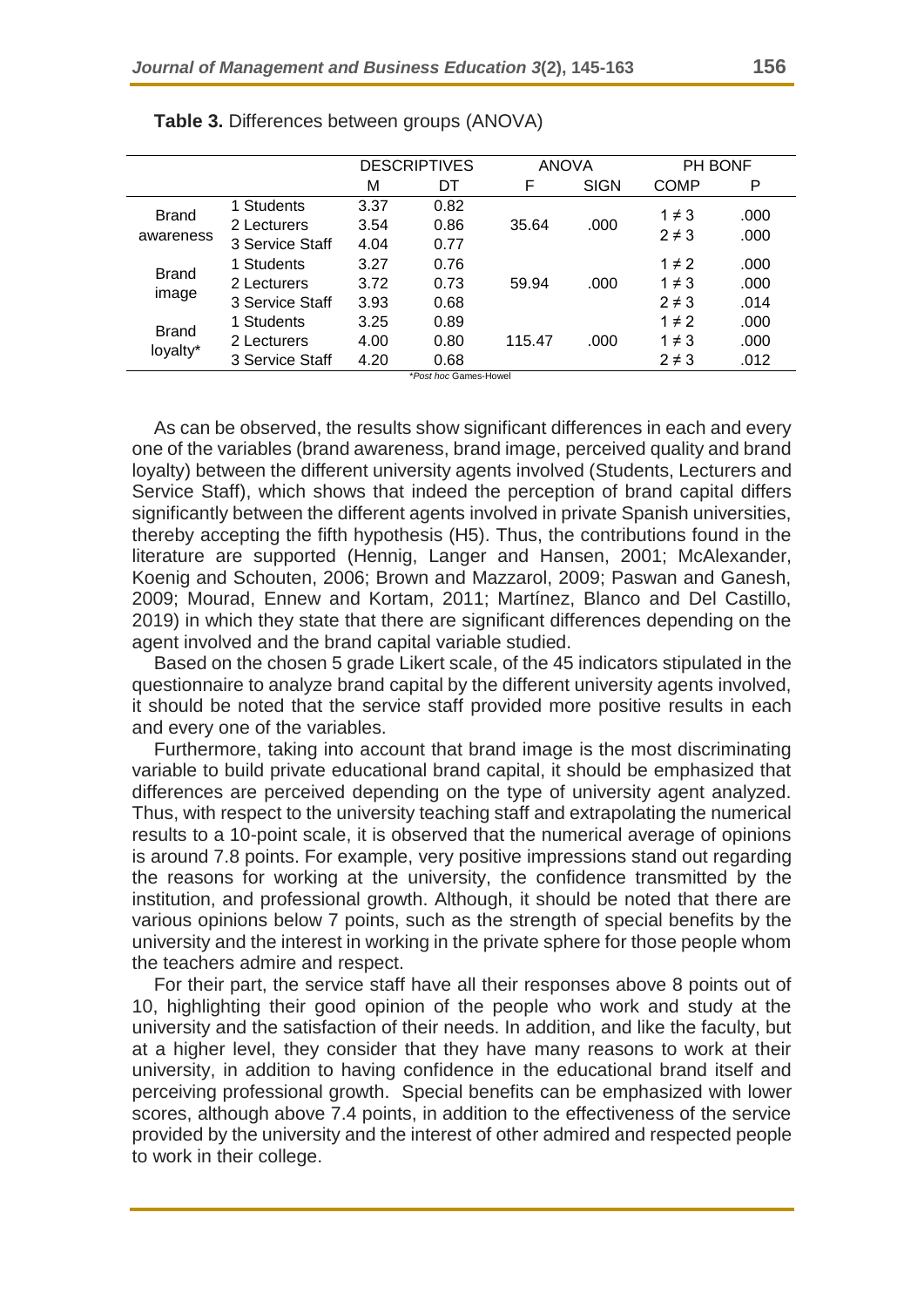Finally, and with regard to the opinions of university students, it is observed that the average of opinions was below 7 points out of 10. Thus, for example, they highlight that the service offered by their higher education institution is little more than normal in terms of meeting needs, facilities and effectiveness, in addition to emphasizing the little interest on the part of admired and respected people to study at their university. On the other hand, and in terms of slightly notable opinions, they consider that they have good reasons to study at their own university, in addition to trusting their educational brand and feeling that they have grown professionally thanks to their studies.

## **DISCUSSION**

Regarding the results obtained in the hypothesis test, it should be noted that the proposed model showed a positive and direct relationship in the perceptions of brand awareness, brand image, and brand loyalty. However, a complete affirmative link between the perception of perceived quality with respect to brand capital was not demonstrated, since the summary of the hypothesis test reveals that for service personnel and students this variable is not significant. Along with this, and as a result of the results obtained from the multisample analysis for each of the significant variables of the proposed model, it was possible to verify that each of the university agents involved (lecturers, service personnel and students) had a different perception of the determining variables of brand capital, although to a different degree depending on the agent being analyzed, thus reinforcing the studies of various authors (Hennig, Langer and Hansen, 2001; McAlexander, Koenig and Schouten, 2006; Brown and Mazzarol, 2009; Paswan and Ganesh, 2009; Mourad, Ennew, and Kortam, 2011; Martínez, Blanco, and Del Castillo, 2019) found in the literature.

As a result of the results achieved, it is possible to pose three management implications. Regarding brand awareness, the results reinforce previous works (Toma, Dubrow and Hartley, 2005; Brunzel, 2007; Brewer and Zhao, 2010; Mourad, Ennew and Kortam, 2011; Furey, Springer and Parsons, 2014; Pinar et al., 2014) found in the literature. Thus, and as more remarkable data, university faculty and administration and service personnel would strongly recommend their educational center in the case of undergraduate and postgraduate studies, while the opinions of the students would recommend, above all, those of the degree. Although it is true that the same is not the case in terms of doctorate studies, especially by the teaching staff, it is recommended that university managers design marketing strategies that improve brand awareness in said last and preeminent academic degree.

Regarding brand image, it should be noted that it is the variable most valued by the 993 university agents surveyed, thus reinforcing the work of various authors (Bosch et al., 2006; Hamann, Williams and Omar, 2007; Sung and Yang, 2008; Brown and Mazzarol, 2009; Gómez and Medina, 2010; Mourad, Ennew and Kortam, 2011; Cervera et al., 2012; Williams, Williams, and Omar, 2013; Denegri et al., 2014; Alwi and Kitchen, 2014; Pinar et al., 2014; Hemsley et al., 2016) found in the literature. Thus, very positive opinions on the part of the teaching staff and service personnel stand out (emphasizing the reasons for working at their university, the confidence transmitted by their own institution and professional growth) and, to a lesser extent, by the students (highlighting the good opinion of people who work at the university, the reasons for studying in the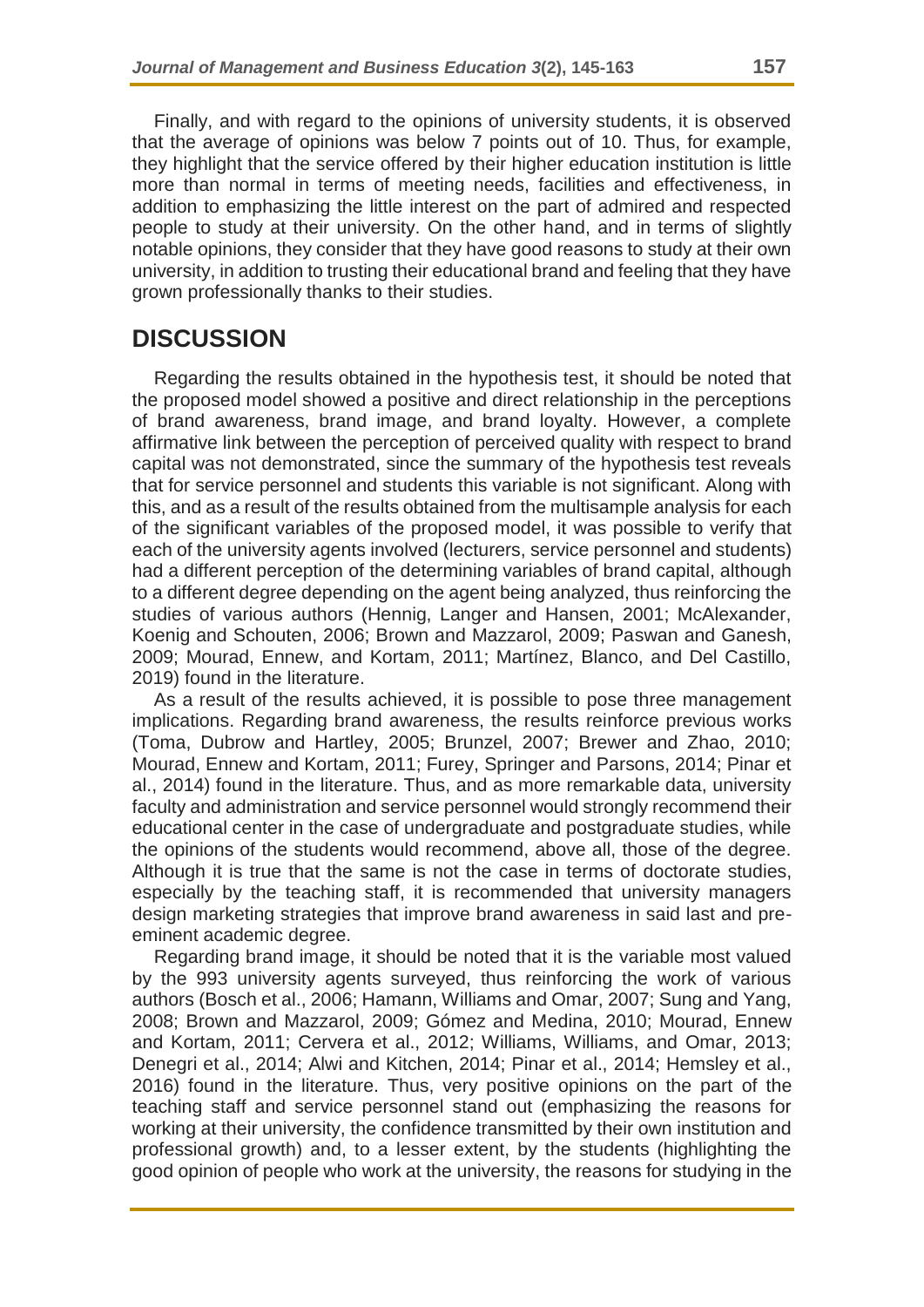private area and the trust that the brand transmits). On the other hand, and as a less valued aspect, especially on the part of the students, the lack of interest in working in the private sphere of the people they admire and respect should be highlighted. Thus, university managers are recommended to carry out marketing actions that improve the brand image perceived by the student in general.

Regarding brand loyalty, the results reinforce previous works (Hennig, Langer and Hansen, 2001; Bok, 2003; Brown and Mazzarol, 2009; Paswan and Ganesh, 2009; Rojas et al., 2009; Conejeros et al. , 2010; Pinar et al., 2014; Schlesinger, Cervera and Calderón, 2014; Montoya, Torres, Berrio and Montoya, 2020) found in the literature. Thus, both the teaching staff and the administration and service staff are proud that others know that they work at a private university, in addition to being the type of educational institution in which they would like to work and, on the part of service employees, who often follow news about the university. It should be noted that in both cases, employees were very loyal to their educational brand. On the other hand, and regarding the opinions of the students, they highlight their pride in belonging to the private educational community, as well as their positive predisposition to tell other people about their university. On the contrary, as less valued aspects, they emphasize that they follow university news little and do not completely identify with the values of their university. Thus, university managers are recommended, above all, to develop actions that foster team spirit and share values towards students.

Now that the results and conclusions derived from the empirical study have been analyzed, a series of limitations that, in our opinion, this investigation presents should be qualified. On the one hand, the model was tested based on the opinions of the agents involved at a specific period of time at six private universities in Valencia (Spain). This means that the generalization of some of them is limited to the assumptions that underlie the area of research examined, so it is recommended to extend this study to other universities and compare the results, thus validating the instrument in other institutions and countries. Likewise, it would be of great interest that, in future, longitudinal studies are carried out that contemplate the possible variations over time in their perceptions, to determine if it has any influence. On the other hand, to emphasize that the present investigation has been carried out through an entirely quantitative technique, considering that it would also be interesting that future lines of investigation are complemented with a qualitative study, in order to add value to the results obtained.

Finally, the conclusions and limitations of this research, together with the nature of the phenomenon under study, allow the development of subsequent works by proposing new lines of research. On the one hand, it would be interesting to complement this research with a digital study, in order to generate comparative analyzes between the offline and online environment and thus check whether the perceptions that the different university agents studied actually are the same or would differ in both ecosystems.

On the other hand, it is considered that people from outside the university (for example, future students) could also participate in the study, in order to compare perceptions between the current clients of the university itself and potential clients. It would also be advisable to consider the perceptions of those who hire students in their companies and institutions, either through training practices in the university course or through an employment contract after completing their studies. Furthermore, it would be interesting to include the perception of brand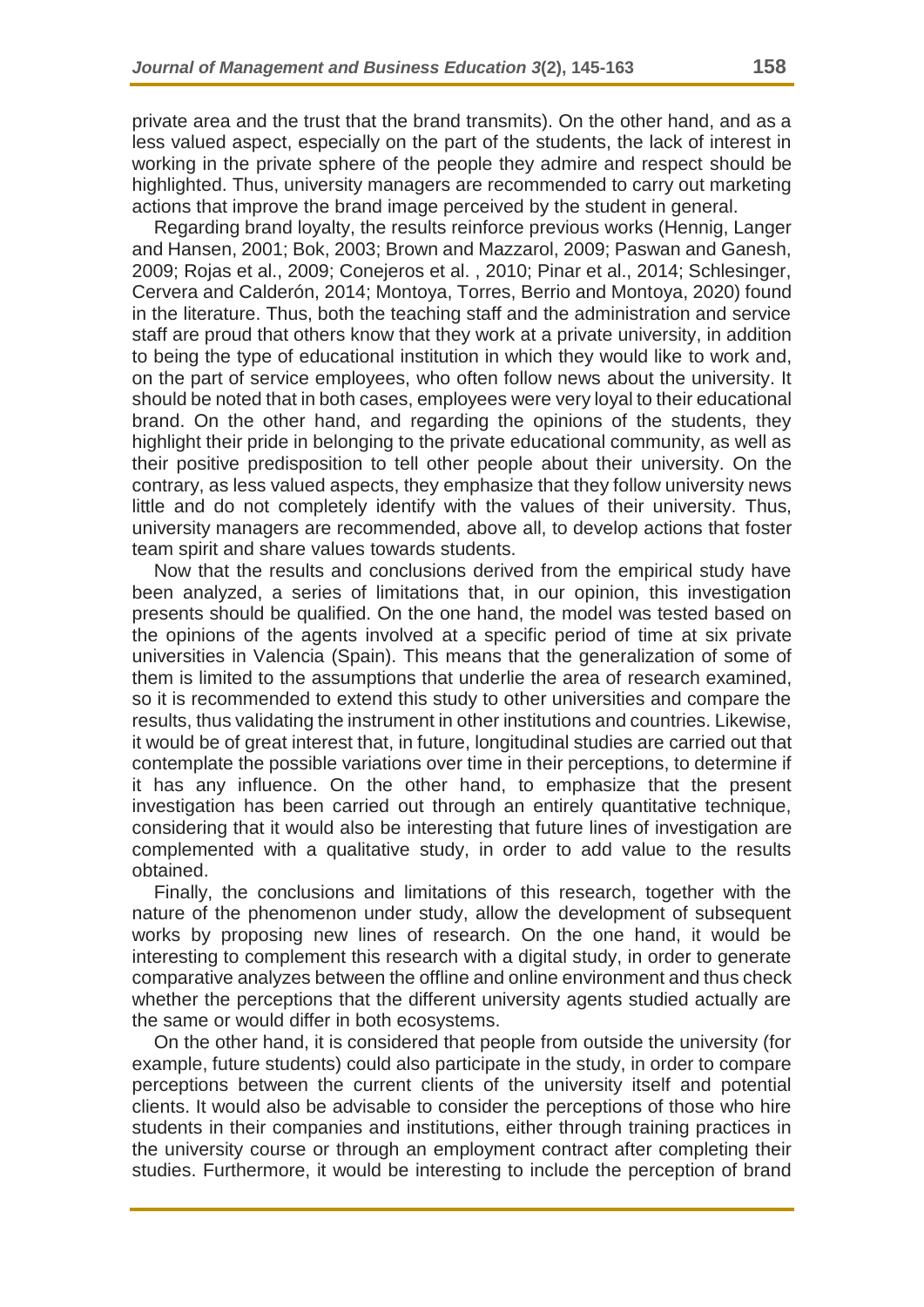capital of the university managers themselves, in order to be able to make comparisons between employers and employees (internally), as well as managers and students (current clients) and educational service providers and applicants (potential customers) externally. Finally, carrying out a comparative study between perceptions of the different agents involved, both privately and publicly is recommended, in order to check whether there are significant differences depending on the field in which they are found.

# **REFERENCES**

- Aaker, D. A. (1992). The value of brand equity. *Journal of business strategy*, Vol. 13(4), pp. 27-32.
- Abdullah, F. (2006). Measuring service quality in higher education: HEdPERF versus SERVPERF. *Marketing Intelligence & Planning*, Vol. 24(1), pp. 31-47.
- Adler, N. J.; & Harzing, A. W. (2009). When Knowledge Wins: Transcending the Sense and Nonsense of Academic Rankings. *Academy of Management Learning & Education*, 8(1), 72–95.
- Alwi, S. F. S., & Kitchen, P. J. (2014). Projecting corporate brand image and behavioral response in business schools: cognitive or affective brand attributes? *Journal of Business Research*, Vol. 67(11), pp. 2324-2336.
- Asaad, Y., Melewar, T. C., Cohen, G., & Balmer, J. M. (2013). Universities and export market orientation: An exploratory study of UK post-92 universities. *Marketing Intelligence & Planning*.
- Bagozzi, R. P., & Yi, Y. (1988). On the evaluation of structural equation models. *Journal of the academy of marketing science*, Vol. 16(1), pp. 74-94.
- Berry, L. L. (2000). Cultivating service brand equity. *Journal of the Academy of marketing Science*, Vol. 28(1), pp. 128-137.
- Bok, D. (2003). *Universities in the Marketplace*. Princeton and Oxford: Princeton University Press.
- Bosch, J., Venter, E., Han, Y., & Boshoff, C. (2006). The impact of brand identity on the perceived brand image of a merged higher education institution: Part one. *Management Dynamics*, Vol. 15(2), pp. 10.
- Brewer, A., & Zhao, J. (2010). The impact of a pathway college on reputation and brand awareness for its affiliated university in Sydney. *International Journal of Educational Management*, Vol. 24(1), pp. 34-47.
- Brown, R. M., & Mazzarol, T. W. (2009). The importance of institutional image to student satisfaction and loyalty within higher education. *Higher Education*, Vol. 58(1), pp. 81-95.
- Browne, M. W., & Cudeck, R. (1993). Alternative ways of assessing model fit. *Sage focus editions*, Vol. 154, pp. 136-136.
- Buil, I., Martínez, E., & De Chernatony, L. (2010). Medición del valor de marca desde un enfoque formative. *Cuadernos de Gestión*, pp. 10.
- Brunzel, D. L. (2007). Universities sell their brands. *Journal of Product & Brand Management*, Vol. 16 No. 2, pp. 152-153.
- Calvo, C., Levy, J. P., & Novo, I. (2013). Perceived quality in higher education: an empirical study. *Marketing Intelligence & Planning*, Vol. 31(6), pp. 601-619.
- Carmines, E. G., & Zeller, R. A. (1979). *Reliability and validity assessment*, Vol. 17. Sage publications.
- Casanoves, J. (2017). Fundamentos de Branding. Claves para construir una marca poderosa. Profit Editorial.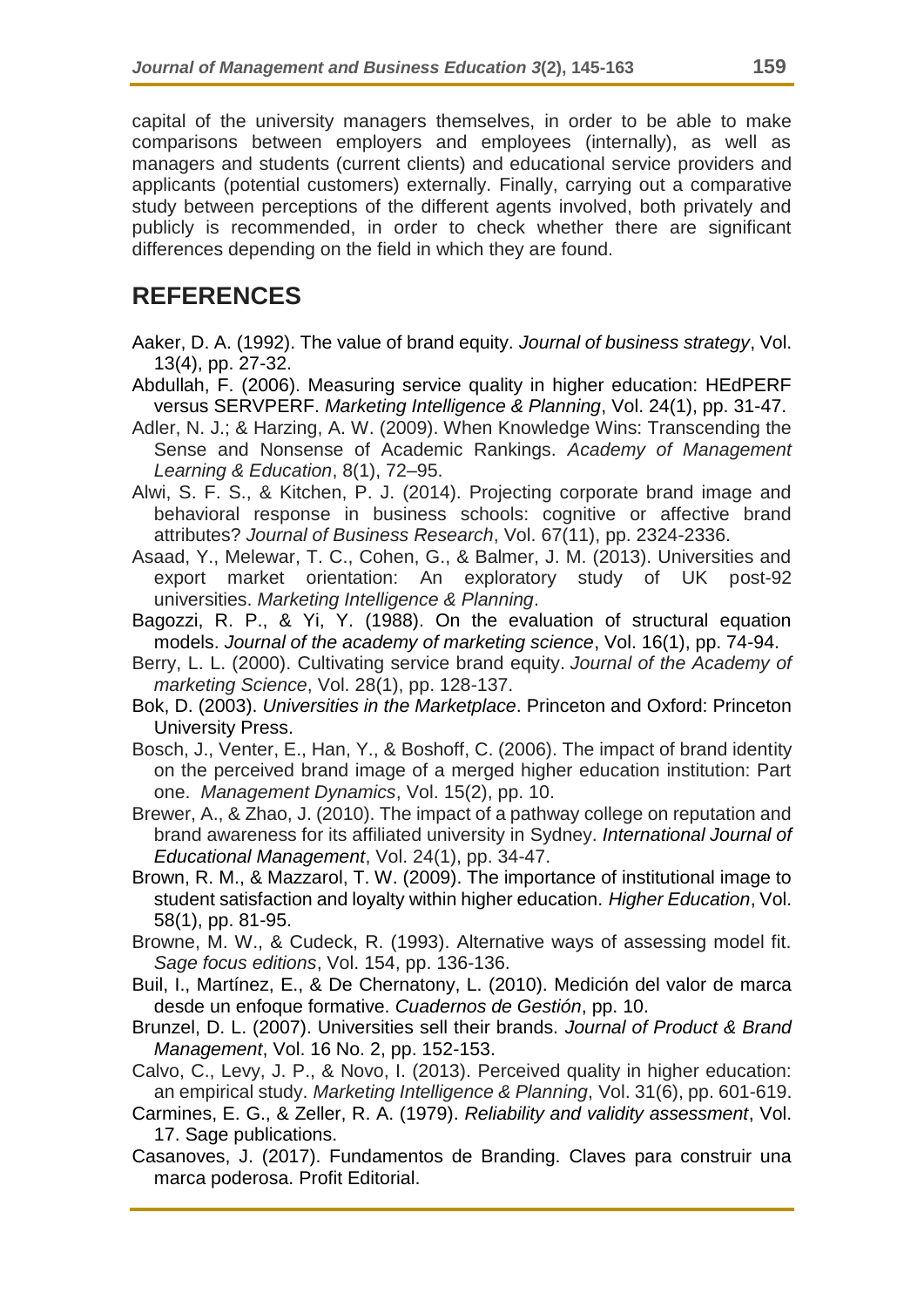- Casanoves, J., Küster, I, & Vila, N. (2019). Brand management in higher education: an empirical study through the agents involved. Aranzadi Editorial.
- Cervera, A., Schlesinger, W., Mesta, M. A., & Sánchez, R. (2012). Medición de la imagen de la universidad y sus efectos sobre la identificación y lealtad del egresado: una aproximación desde el modelo de Beerli y Díaz (2003). *Revista Española de Investigación en Marketing ESIC*, Vol.16(2), pp. 7-29.
- Chen, L. H. (2008). Internationalization or international marketing? Two frameworks for understanding international students' choice of Canadian universities. *Journal of Marketing for Higher Education*, Vol. 18 No. 1, pp. 1- 33.
- Clotfelter, C. T. (2014). *Buying the best: Cost escalation in elite higher education*. Princeton University Press.
- Conejeros, S., Leonor, M., Rojas, H., & Segure, M. (2010). Confianza: un valor necesario y ausente en la educación chilena. *Perfiles educativos*, Vol. 32(129), pp. 30-46.
- Cronbach, L. J. (1951). Coefficient alpha and the internal structure of tests. *Psychometrika*, Vol. 16(3), pp. 297-334.
- Delgado, E., & Munuera, J. L. (2002). Medición del capital de marca con indicadores formativos. *Investigación y Marketing*, Vol. 759, pp.16-20.
- Denegri, M., Etchebarne, M. S., Geldres, V., Cabezas, D., & Herrera, V. (2014). Personalidad de marca de las carreras de ciencias empresariales: un análisis comparativo entre universidad pública y privada. Trabajo presentado en la *XLIV Asamblea Anual del Consejo Latinoamericano de Escuelas de Administración (CLADEA)*, Noviembre, Guayaquil.
- Díaz, J. A., Alonso, A. V., & Mas, M. A. (2002). Evaluación de actitudes y creencias GIS: diferencias entre alumnos y profesores. *Revista de educación*, Vol. *328*, pp. 355-382.
- Díez, F. (2018). Dónde estamos: Una introducción a la educación en los negocios. *Journal of Management and Business Education*, 1(1), 1-10.
- Duesterhaus, A., & Duesterhaus, M. (2014). Attributes of successful university brands in the USA. *Journal of brand strategy*, *3*(2), 169-183.
- Esteban, A. A., Ballester, M. E. D., & Muñoz, J. P. (2014). ¿ Quién ama a las marcas? Determinantes personales y de consumo. *Revista Española de Investigación de Marketing ESIC*, *18*(1), 2-16.
- Farquhar, P. H. (1989). Managing brand equity. *Marketing research*, Vol. 1(3), pp. 24-33.
- Faircloth, J. B., Capella, L. M., & Alford, B. L. (2001). The effect of brand attitude and brand image on brand equity. *Journal of Marketing Theory and Practice*, pp. 61-75.
- Fornell, C., & Larcker, D. F. (1981). Structural equation models with unobservable variables and measurement error: Algebra and statistics. *Journal of marketing research*, pp. 382-388.
- Furey, S., Springer, P., & Parsons, C. (2014). Positioning university as a brand: distinctions between the brand promise of Russell Group", 1994 Group, University Alliance, and Million+ universities. *Journal of Marketing for Higher Education*, Vol. 24(1), pp. 99-121.
- Garcıa, M. J., & Bergantinos, G. (2001). Los componentes del valor de la marca: una aplicación empırica en el segmento alto del mercado automovilıstico. *Revista Europea de Dirección y Economıa de la Empresa*, *10*(2), 161-78.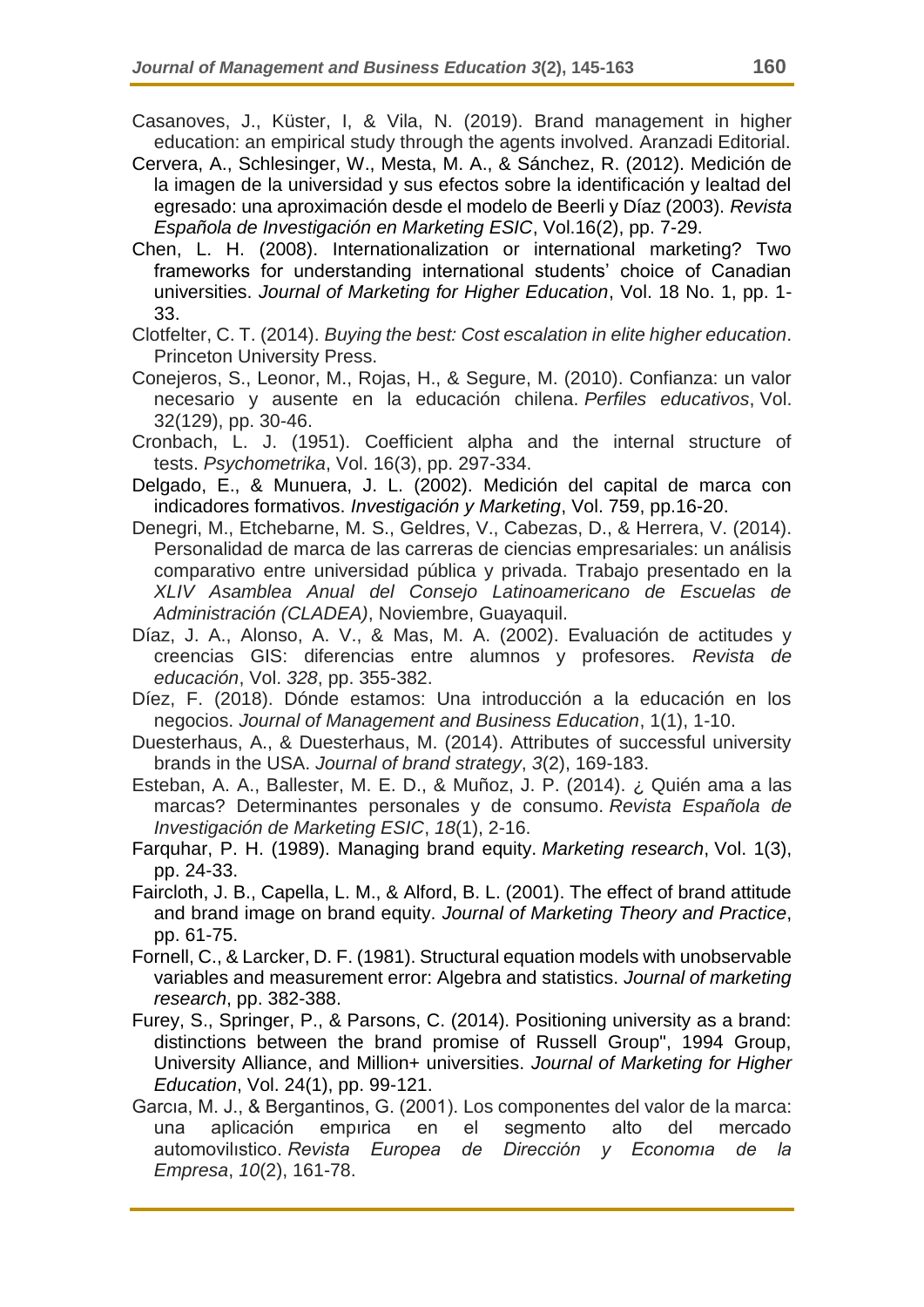- Gómez, D. F. H., & Medina, R. Z. (2010). Diagnóstico de la imagen de marca de las instituciones universitarias en España. En *Actas-II Congreso Internacional Latina de Comunicación Social*. Universidad La Laguna (España).
- Hair, J. F., Black, W. C., Babin, B. J., Anderson, R. E., & Tatham, R. L. (2005). Multivariate data analysis. *Upper Saddle River*, NJ: Prentice Hall. Vol. 7.
- Hamann, D., Williams Jr, R.L., & Omar, M. (2007). Branding strategy and consumer high-technology product. *Journal of Product & Brand Management*, Vol. 16(2), pp. 98-111.
- Hasan, H. F. A., Ilias, A., Rahman, R. A., & Razak, M. Z. A. (2009). Service quality and student satisfaction: A case study at private higher education institutions. *International Business Research*, Vol. 1(3), pp. 163.
- Hemsley, J., Melewar, T. C., Nguyen, B., & Wilson, E. J. (2016). Exploring brand identity, meaning, image, and reputation (BIMIR) in higher education: A special section, pp. 2019-3022.
- Hennig, T., Langer, M. F., & Hansen, U. (2001). Modeling and managing student loyalty: An approach based on the concept of relationship quality. *Journal of service research*, Vol. 3(4), pp. 331-344.
- Johnson, L., Adams Becker, S., Estrada, V., & Freeman, A. (2015). NMC Horizon Report: 2015 Higher Education Edition. Austin, Texas: The New Media Consortium.
- Keller, K. L. (1993). Conceptualizing, measuring, and managing customer-based Brand equity. *Journal of Marketing*, Vol. 57, January, pp. 1-22.
- Küster, I. (2012). El Docente Universitario desde una perspectiva de mercado: Influencia en el rendimiento del estudiante. Alicante: 3 ciencias, pp. 1-118.
- Martínez, J. G., Blanco, A., & Del-Castillo, C. (2019). Análisis comparado de la satisfacción de los estudiantes y docentes en la universidad pública española. *Journal of Management and Business Education*, 2(1), 36-47.
- McAlexander, J. H., Koenig, H. F., & Schouten, J. W. (2006). Building relationships of brand community in higher education: A strategic framework for university advancement. *International Journal of Educational Advancement*, Vol. 6(2), pp. 107-118.
- Montoya, I. A., Torres, J. A. S., Berrio, S. P. R., & Montoya, A. (2020). Lovemark effect: analysis of the differences between students and graduates in a love brand study at a public university. *Innovar*, 30(75), 43-56.
- Mourad, M., Ennew, C., & Kortam, W. (2011). Brand equity in higher education. *Marketing Intelligence & Planning*, Vol. 29(4), pp. 403-420.
- Mourad, M. (2013). Conceptualizing brand equity in the higher education market: An exploratory study. *Challenging the Bounds of Marketing Thought*, pp. 263.
- Ortíz, J. M., & Rúa, A. (2017). Gestión de la calidad y diseño específico de los procesos de admisión en el sistema universitario español: Estudio de caso en una universidad privada. *REICE. Revista Iberoamericana sobre Calidad, Eficacia y Cambio en Educación*, Vol. *15*(1), pp. 87-106.
- Paswan, A. K., & Ganesh, G. (2009). Higher education institutions: Satisfaction and loyalty among international students. *Journal of Marketing for Higher Education*, Vol. 19(1), pp. 65-84.
- Peltier, J. W., Schibrowsky, J. A., & Drago, W. (2007). The interdependence of the factors influencing the perceived quality of the online learning experience: A causal model. *Journal of Marketing Education*, Vol. 29(2), pp. 140-153.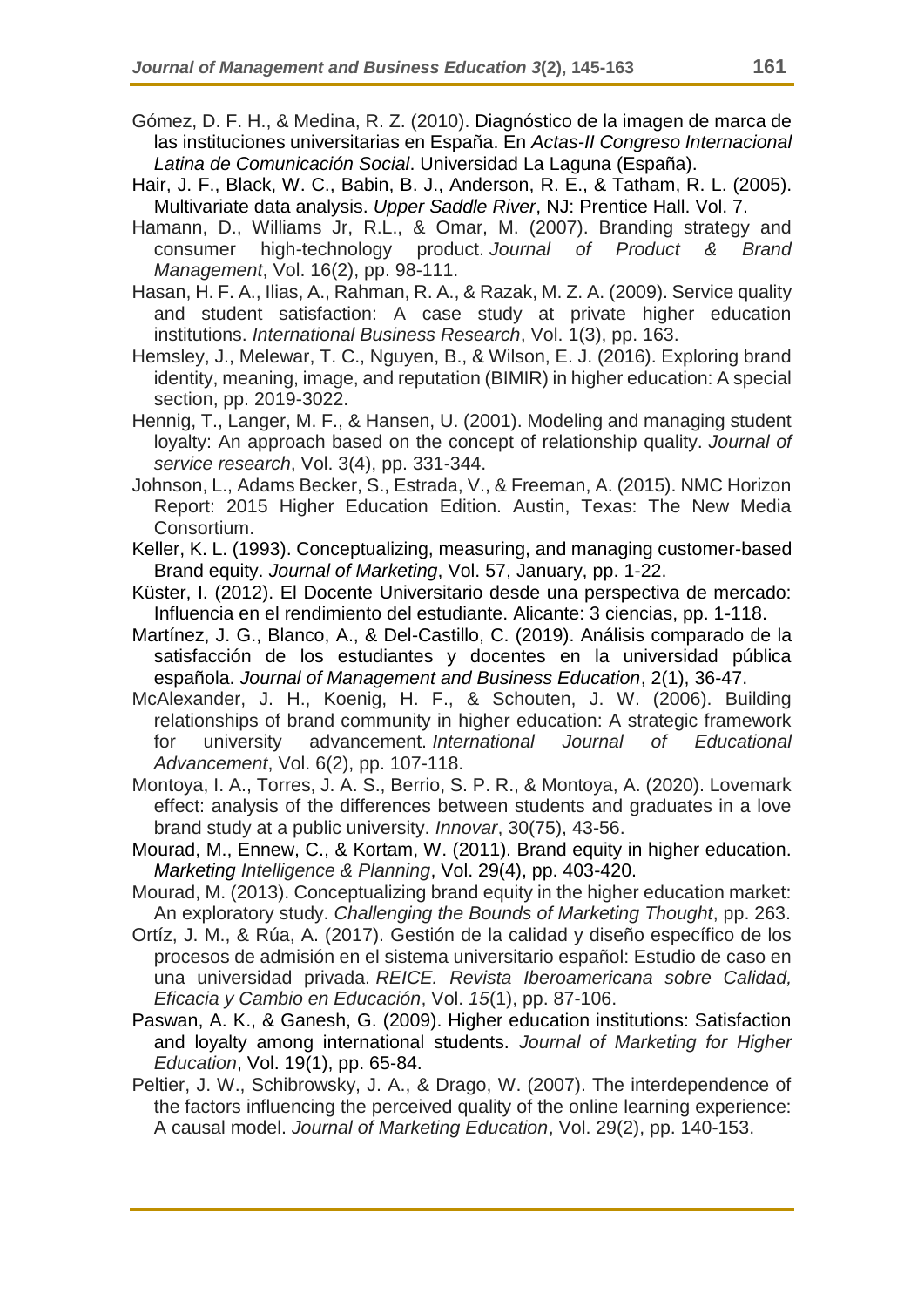- Pinar, M., Trapp, P., Girard, T., & E. Boyt, T. (2014). University brand equity: an empirical investigation of its dimensions. *International Journal of Educational Management*, Vol. 28(6), pp. 616-634.
- Rauschnabel, P. A., Krey, N., Babin, B. J., & Ivens, B. S. (2016). Brand management in higher education: the university brand personality scale. *Journal of Business Research*, *69*(8), 3077-3086.
- Retamosa, M. (2018). *University Branding: capital de marca universitario desde la perspectiva de sus grupos de interés* (Doctoral dissertation, Universidad de Castilla-La Mancha).
- Rojas, J. I., Vasquez, A. Z., Kara, A. L. I., & Cerda, A. (2009). Determinants of student loyalty in higher education: A tested relationship approach in Latin America. *Latin American Business Review*, Vol. 10(1), pp. 21-39.
- Schlesinger, W., Cervera, A., & Calderón, H. (2014). El papel de la confianza, la imagen y los valores compartidos en la creación de valor y lealtad: aplicación a la relación egresado-universidad. *Revista Española de Investigación en Marketing ESIC*, Vol. 18(2), pp. 126-139.
- Sultan, P., & Yin Wong, H. (2012). Service quality in a higher education context: an integrated model. *Asia Pacific Journal of Marketing and Logistics,* Vol. 24(5), pp. 755-784.
- Sultan, P., & Yin Wong, H. (2013). Antecedents and consequences of service quality in a higher education context: a qualitative research approach. *Quality assurance in education*, Vol. 21(1), pp. 70-95.
- Sung, M., & Yang, S. U. (2008). Toward the model of university image: The influence of brand personality, external prestige, and reputation. *Journal of public relations research*, Vol. 20(4), pp. 357-376.
- Toma, J. D., Dubrow, G., & Hartley, M. (2005). The Uses of Institutional Culture: Strengthening Identification and Building Brand Equity in Higher Education. ASHE Higher Education Report. *ASHE Higher Education Report*, Vol. 31(2), pp. 1-105.
- Voss, R., Gruber, T., & Szmigin, I. (2007). Service quality in higher education: The role of student expectations. *Journal of Business Research*, Vol. 60(9), pp. 949-959.
- Williams, R. L., Williams, H. A., & Omar, M. (2013). The Marketing Impact of the Principles of Renaming Within a Higher Education Service Organization. *American Marketing Association*.
- Yamada, G., Castro, J. F., Bacigalupo, J. L., & Velarde, L. (2013). Mayor acceso con menor calidad en la educación superior: algunas evidencias desde las habilidades de los estudiantes. *Apuntes: Revista de Ciencias Sociales*, *40*(72), 7-32.
- Yoo, B., & Donthu, N. (2001). Developing and validating a multidimensional consumer-based brand equity scale. *Journal of business research*, Vol. 52(1), pp. 1-14.